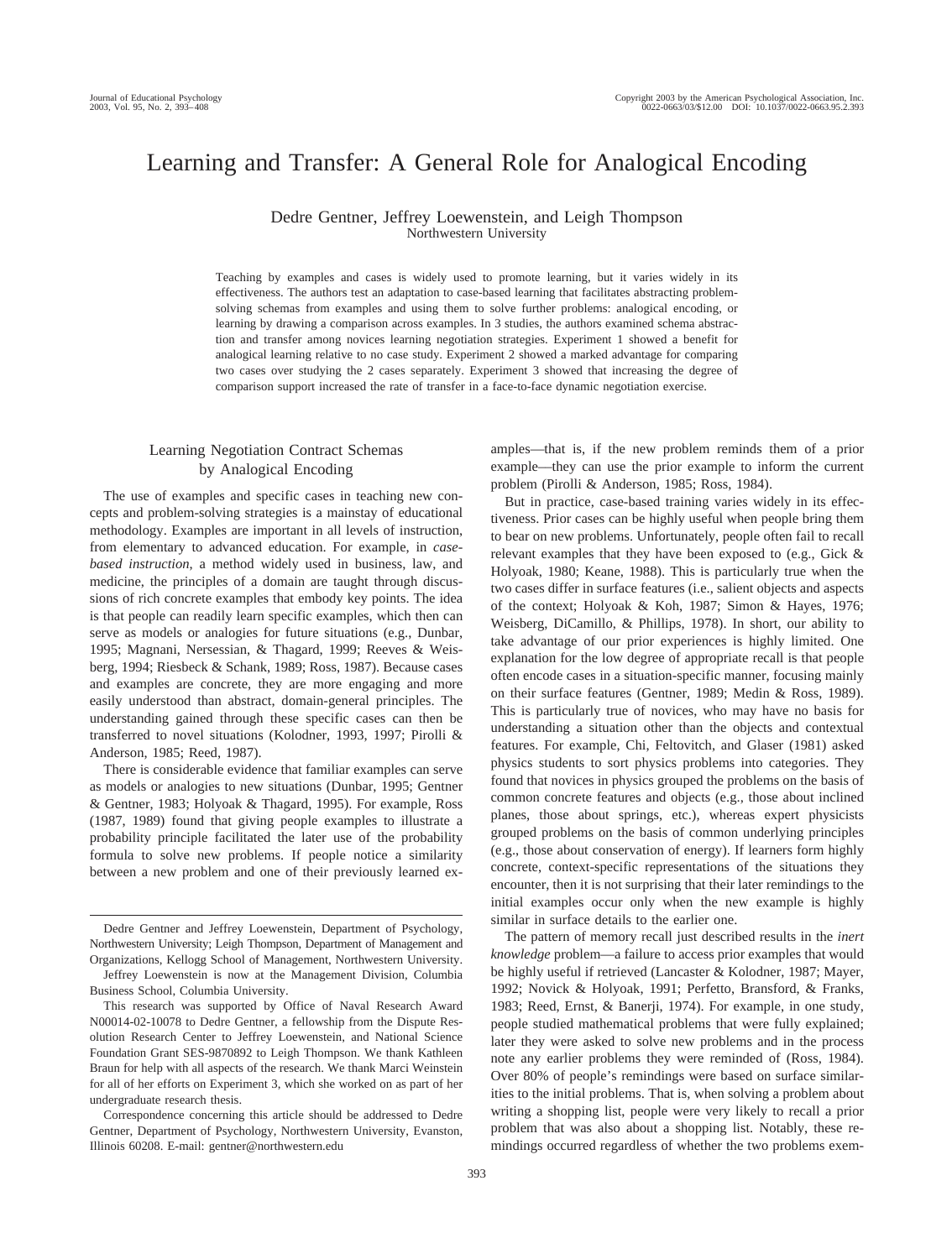plified the same probability principle (i.e., their structure was the same). Gentner, Rattermann, and Forbus (1993) found similar results in an investigation of how people remember prose passages (brief stories about, for example, a hunter shooting a hawk). They asked participants to read stories in an initial session and then, a week later, to read new stories and write down any initial stories that they were reminded of while reading the new stories. As in Ross's (1984) study, remindings that bore surface similarities (i.e., another story about a hunter) far outnumbered remindings that were structurally similar (i.e., another story about attacking). Gentner and colleagues took the research a step further and asked the participants to judge the quality of the match (i.e., whether one could profitably be used to draw inferences about the other) between pairs of the same stories. Structurally similar pairs were judged to be of higher quality than the surface-similar pairs, thus showing a very different pattern from their actual remindings. If people are directly comparing two examples, they probably can appreciate structural similarities, but if they are presented with just one example, they are far more likely to recall a prior example on the basis of surface similarities than structural similarities.

The limitations on recall just described are particularly severe for novices. Experts are better than novices at encoding structure in examples and recalling examples on the basis of structural commonalities (Dunbar, 2001). For example, Novick (1988) found that students completing a second set of mathematics problems all recalled some earlier problems with similar surface features to the present problems, but students with high Mathematics SAT scores recalled more structurally similar problems and were also better at rejecting the surface remindings than were students with low scores. A characteristic of expertise may be the ability to transfer concepts learned in one domain to solve problems in a different context. However, most studies suggest that attaining expertise requires substantial experience: By some estimates it takes 50,000 examples (Chase & Simon, 1973), thousands of hours of practice (Ericsson, Krampe, & Tesch-Roemer, 1993), or 10 years of dedicated study (Hayes, 1989; Simonton, 1996) to become an expert. Obviously, accelerating example-based learning would be highly desirable.

In this article, we investigate a technique called *analogical encoding*—in which learners compare two examples and by doing so come to understand the underlying structure common to both (Ferguson, 1994; Ferguson & Forbus, 1998; Loewenstein, Thompson, & Gentner, 1999). Surprisingly, as we will show, comparing two cases can be extremely informative to learners, even when neither is well understood. The analogical encoding method that we describe differs from the standard use of analogy in learning, in which a learner acquires knowledge about a new target situation by invoking an analogy with a situation he or she already understands (e.g., a student may use her knowledge of water flow to understand an electric circuit; Gentner & Gentner, 1983; Vosniadou, 1989). Although this technique can be highly effective for educational purposes (Bransford, Franks, Vye, & Sherwood, 1989; A. L. Brown & Kane, 1988; Bulgren, Deshler, Schumaker, & Lenz, 2000), its applicability is limited to those cases for which the learner understands an appropriate base example or domain. In contrast, in analogical encoding, comparison is not being used to facilitate transfer of a well-learned piece of prior knowledge but rather to highlight and clarify a new concept. Working through the comparison of two cases that share a common underlying principle

can be illuminating even if the common principle is only partially understood in either case.

Analogical encoding fosters learning by taking advantage of a basic property of analogical reasoning: Analogies promote attention to commonalities, including common principles or schemas (Gick & Holyoak, 1983). According to Gentner's (1983, 1989) structure-mapping theory, drawing an analogy between two examples leads to a structural alignment—a set of correspondences between the elements of the two analogs in which their shared relational structure is highlighted. For example, comparing an office to a jail highlights their common constraining and regimented and institutional aspects, and minimizes focus on surface details that are not comparable, such as the color of the rug in the office. Thus, drawing a comparison can lead learners to focus on structural commonalities rather than on idiosyncratic surface features (assuming that the learners are provided cases with common underlying structure). Further, although in typical analogical learning, knowledge is being mapped from the well-understood example to the new example, in analogical encoding, the mapping can occur in both directions—whatever is understood about one example can serve to shed light on the other. Our claim is that analogical encoding both captures the value of using concrete cases and focuses learners on precisely those aspects that generalize across cases.

We suggest that learners who compare cases will develop a more general problem-solving schema that primarily captures the common structure of the cases rather than the surface elements. Consequently, in contrast to cases studied individually, cases that are compared should be more easily retrieved when the learner encounters a new case with the same structure. This is because the abstracted schema will have fewer idiosyncratic details and therefore will conflict less with the surface features of the current case. Thus, when solving problems in new contexts, people should be able to recall and apply schemas derived through analogical encoding better than prior individual examples (Catrambone & Holyoak, 1989; Reeves & Weisberg, 1994; Ross & Kennedy, 1990). In short, analogical encoding promotes the abstraction of schemas, which in turn promotes recall and transfer. A further advantage of analogical encoding is that it does not require a prior well-learned situation; it can potentially be beneficial even for people who lack deep knowledge of the domain (Gentner & Medina, 1998; Kurtz, Miao, & Gentner, 2001). Thus, analogical encoding may allow learners to develop knowledge using a bootstrapping process in which cases lead to the abstraction of principles, which are subsequently used to understand new cases and so on.

We have investigated the use of analogical encoding in a series of studies involving negotiation skills (Loewenstein et al., 1999; Thompson, Gentner, & Loewenstein, 2000). Negotiation offers a number of advantages as a domain in which to study learning and transfer. First, it involves a relatively small set of principles that apply over a wide variety of contexts that differ substantially in their surface characteristics—from playground disputes to corporate mergers (Thompson, 2001). Thus, learners must be able to transfer their learning across very different contexts. A further challenge for learners is that lessons learned in the classroom must be applied in real time, often in "hot" situations with the potential for considerable monetary gain or loss (e.g., a job negotiation). Finally, as in many other domains, learners often possess a tenacious but faulty naive mental model of negotiation (Thompson &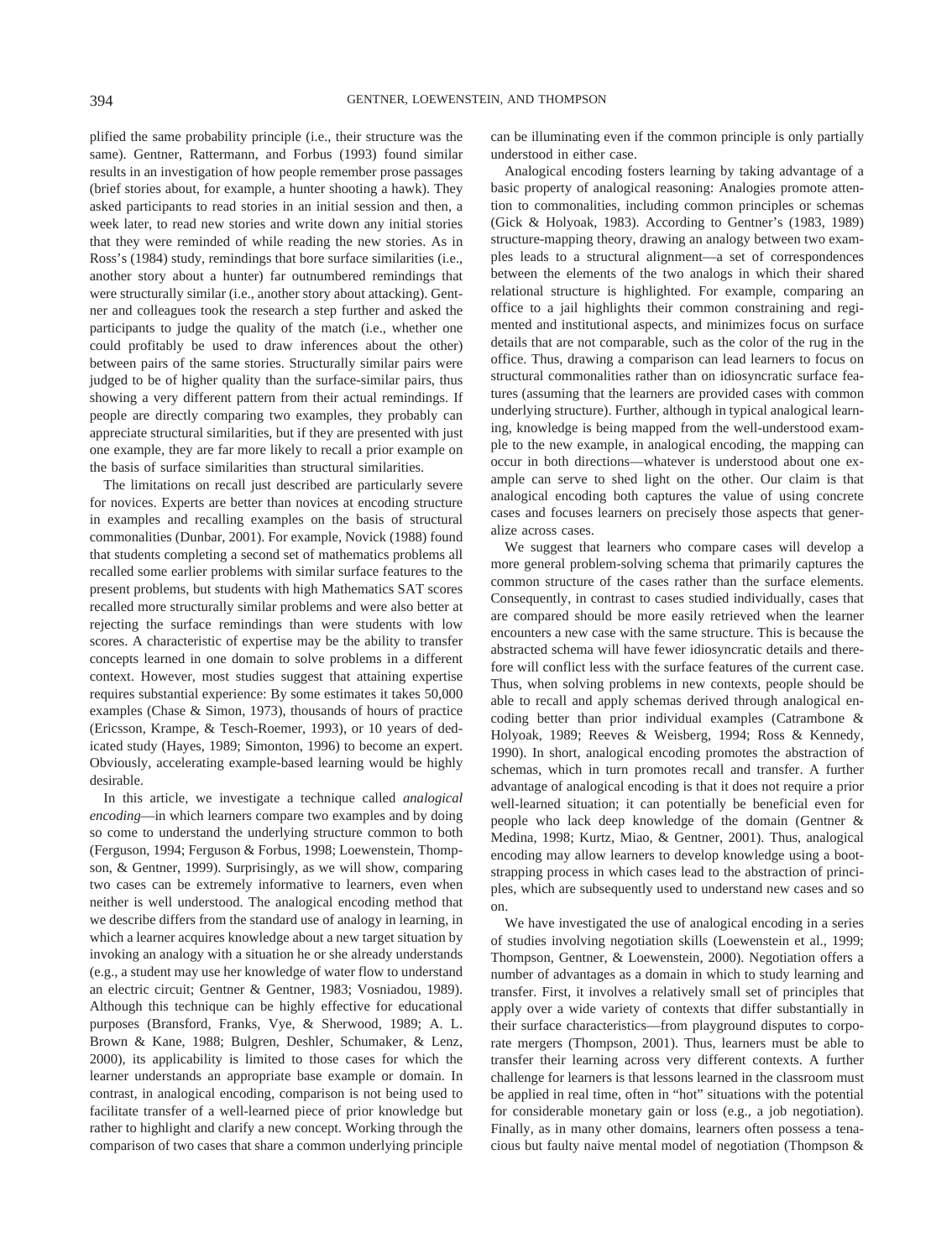Hastie, 1990). For all of these reasons, negotiation poses challenges for learning and transfer. Indeed, instructors at top-rated business schools routinely find that even highly motivated MBA students often fail to make optimal negotiation agreements (e.g., Bazerman, Magliozzi, & Neale, 1985).

Our prior studies provide considerable evidence that analogical encoding facilitates learning and transfer among fairly experienced negotiators. For example, Thompson et al. (2000) taught a useful negotiation skill to a group of advanced, highly motivated MBA students, all of whom had at least 3 years of work experience. Prior to engaging in a simulated negotiation, the students read two analogous negotiation cases that both embodied an optimal strategy for resolving the negotiation. Participants who compared the two cases and wrote out the commonalities were nearly three times as likely to use the negotiation strategies in a subsequent face-toface negotiation as those who analyzed the same cases one at a time and wrote advice for each protagonist. We have replicated this finding of a two- or three-fold advantage for analogical encoding using a variety of instruction sets and several groups of advanced learners (e.g., accountants, consultants, managers, and executives) and extended the finding to show an advantage of analogical encoding over simply reading statements of the abstract negotiation principles themselves (Gentner, Loewenstein, & Thompson, 2002; Loewenstein et al., 1999; Loewenstein, Thompson, & Gentner, 2003).

The previously discussed findings are evidence for the power of analogical encoding. However, the interpretation of our findings must be hedged a bit, because they have been conducted primarily with fairly expert participants. As we noted earlier, the relation between learning and transfer is modulated by the learner's degree of expertise—novice learners and more expert learners may differentially benefit from the same training (Kalyuga, Chandler, Tuovinen, & Sweller, 2001). We noted previously that analogical encoding may be an ideal way to bootstrap knowledge in beginning learners. This is because comparison processes can reveal common structure and combine partial structures and thus promote transfer, even early in learning when neither example is fully understood. To test that claim, in the present studies we investigated whether analogical encoding would lead to learning gains among students who had little or no formal negotiation experience or management expertise.

We hypothesized that analogical encoding techniques could be used to teach undergraduate students good negotiation strategies. In a typical negotiation situation, there is a set of issues in which two parties have different preferences (e.g., a buyer wants a low price, a seller wants a high price) and to which they assign different levels of importance. One way to resolve such differences is to compromise across the board—that is, parties meet halfway on each issue. This compromise strategy is often suboptimal for both parties, yet it is by far the dominant strategy adopted by novice negotiators (and often even by negotiators with more experience). The strength of this strategy may result in part from its perceived fairness as well as from a naive mental model called the *fixed-pie bias*—the implicit belief that negotiations involve a fixed amount of value (Thompson & Hastie, 1990). However, in many negotiation situations, both parties can do much better by capitalizing on differences in their priorities and beliefs than by compromising on each issue.

One effective strategy is the *trade-off*, in which each party accedes to the others' desires on an issue that is relatively unimportant to be in exchange for making gains on a highly valued issue (Froman & Cohen, 1970). A classic example is Mary Parker Follet's story of two sisters quarreling over a single orange. They compromise and cut it in half. Later the sisters realize that one wanted just the juice and the other wanted just the peel. Thus, their compromise solution was suboptimal because they could have divided the orange in a way that would have given both sisters what they need—namely, by giving all of the juice to one and all of the peel to the other. This trade-off between fruit and peel is a better solution than the compromise solution. In general, whenever two parties differ in how much they value issues, there is an opportunity to make an integrative (i.e., value-creating) trade-off agreement.

A second negotiation strategy is a *contingent contract.* When parties disagree on an important future issue, a contingent contract—a bet or wager based on the result of the future event—can be useful (Lax & Sebenius, 1986). For example, a book author was negotiating with her book publisher about royalty rates. The publisher offered a 12% royalty rate; the author wanted an 18% royalty rate. The publisher believed that book sales would be relatively modest, but the author believed that book sales would be high. Whereas a compromise solution would involve settling for a 15% royalty rate (halfway between the parties' stated demands), a contingent contract agreement would tie royalty rates to sales. For example, the royalty rate would be 12% if book sales were less than or equal to some agreed-on level and would rise linearly as book sales increased. Contingent contracts avoid impasses by allowing parties to make agreements despite their differing expectations about the future (e.g., book sales). By managing risks and incentives, contingent contracts can provide better solutions than a simple compromise.

## Overview of Research

In the first study, we gave participants two cases exemplifying either trade-offs or contingent contracts. Then, all participants were challenged to solve a novel negotiation problem that differed in surface features. Our primary question was whether analogical training would help participants learn to propose trade-off or contingent contract solutions. Because we expected this task to be challenging for novices, we devised a training program to take learners through the analogical encoding process and encouraged them to articulate the common principle in full (Collins, Brown, & Newman, 1989). Scaffolding—externally provided problemsolving support attuned to the particular needs of the learner (Vygotsky, 1962)—has been shown to help in initial learning, not only for young children (A. L. Brown & Kane, 1988) but also for older learners (Barron et al., 1998; Collins, 1991). More specifically, guiding learners through a comparison so that they articulate key correspondences can improve their mapping and subsequent performance (Kurtz et al., 2001; Loewenstein & Gentner, 2001; Loewenstein et al., 1999). In addition to testing whether novices can learn to use negotiation skills, this study also tested whether a subtle hint to retrieve the cases would facilitate transfer (Gick & Holyoak, 1980). In the second study, we removed the scaffolding and tested whether novices could benefit from a simple instruction to compare. The benefits of analogical encoding are hypothesized to result from the abstraction of an articulated schema (Gick & Holyoak, 1983). In our studies, we analyzed the participants' written statements after the initial learning to test (a) whether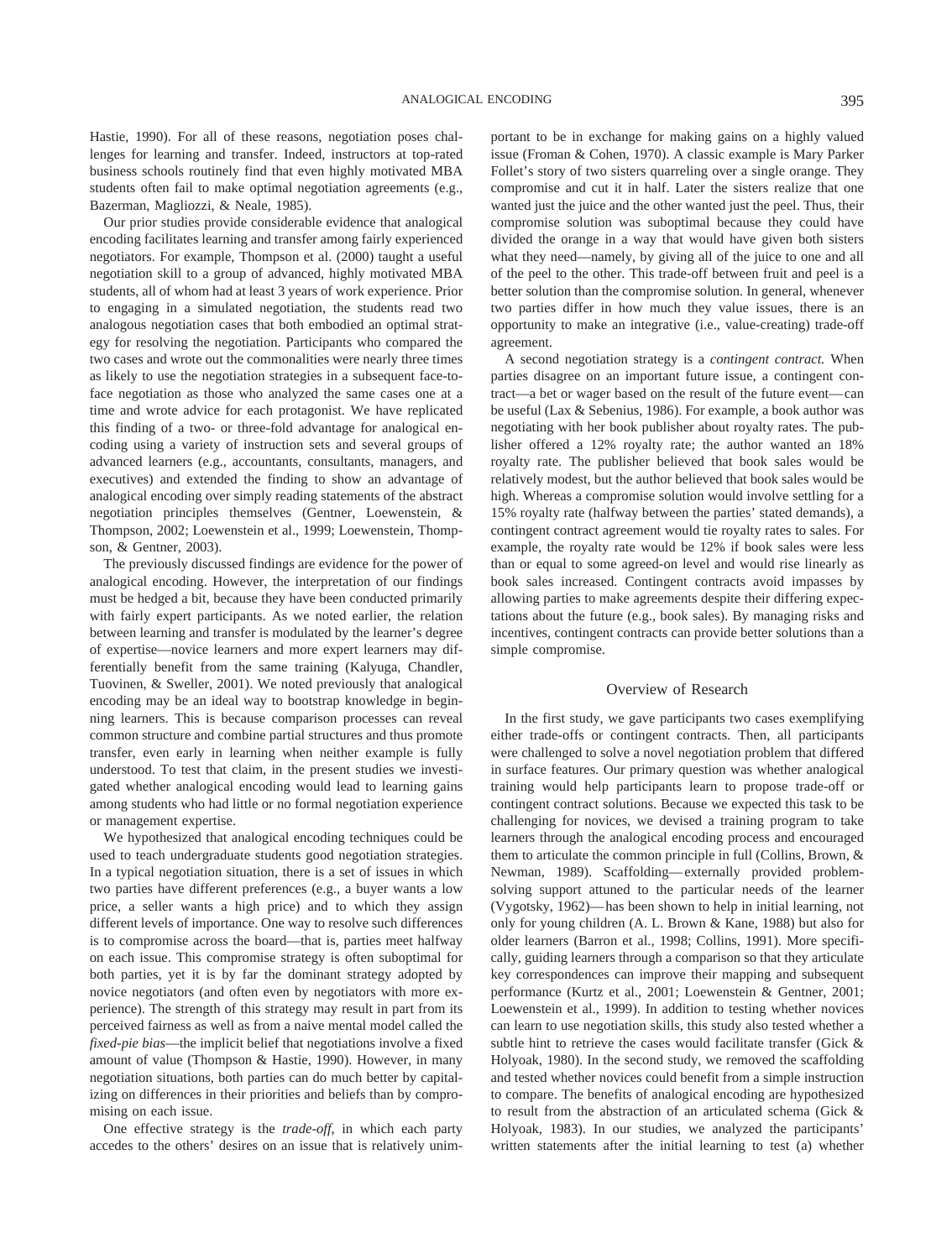people who are given comparison training produce schemas capturing the key relations better than those who study the cases separately and (b) whether the goodness of schema participant predicts the likelihood of transfer. By including two different kinds of negotiation, we can also test a further prediction of this position, namely that the benefits should not be attributable to some general facilitation of integrative agreements but should reflect schemaconsistent learning and transfer. In the third study, we tested transfer in a face-to-face negotiation situation (as opposed to the paper-and-pencil task used in the first two studies). In addition, we tested whether varying the degree of comparison guidance influenced the degree of transfer.

## Experiment 1

In Experiment 1, we tested whether guided analogical learning facilitates learning and transfer for novices. Participants were presented with written materials that scaffolded their comparison of two (roughly 200-word) negotiation cases. One group of participants read two cases that each described how protagonists fashioned a trade-off based on their differing priorities, and another group read two cases exemplifying how protagonists fashioned a contingent contract in the face of differing beliefs about a future event. Following this training, participants read a different negotiation case and were asked to write a solution. The test problem was designed to have different surface features than the study examples. The test problem was structured such that three solutions could be formed: a (suboptimal) compromise solution (akin to cutting the orange in half), a trade-off solution, or a contingent-contract solution. In addition, we included a baseline group of participants who received only the written negotiation test problem (with no prior training cases). The chief experimental predictions were as follows: (a) that the analogy training groups would propose either trade-off or contingent-contract agreements, according to their training, and (b) that both groups would propose fewer (suboptimal) compromise solutions than the baseline group.

## *Method*

*Participants.* A total of 48 undergraduate students participated to fulfill a course requirement. One third were assigned to the trade-off guidedanalogy condition, one third to the contingent-contract guided-analogy condition, and one third to a baseline (i.e., no-training) condition.

*Materials and procedure.* Trade-off guided-analogy and contingentcontract guided-analogy participants were given a packet containing analogy training worksheets. All participants then completed written negotiation test materials. Participants were tested in individual booths. They were given as much time as they needed, which was roughly 20 min for the two analogy training groups and 15 min for the baseline group.

*Guided-analogy training.* The guided-analogy training worksheets consisted of four brief parts, designed to guide participants through a comparison between two examples (Loewenstein et al., 1999; see the Appendix). First, participants were given a definition of the key principle (either the trade-off or contingent-contract principle). Second, participants read an example that demonstrated the principle. The trade-off example described a case of two sisters quarreling over an orange, and the contingent-contract example described a buyer and seller arranging the shipment of goods (see the Appendix for an example). Both examples described compromise solutions rejected in favor of a solution using the principle and had accompanying diagrams. Third, participants read a second example of the same principle but one taken from a different domain and written in paragraph form. For the trade-off condition, this was

a story about two divisions of a company, each with its own interests, planning a retreat. For the contingent-contract condition, the second case described two students deciding whether to place a deposit for a hotel reservation for spring break. Finally, participants were asked to complete a diagram for the second example similar to that accompanying the first example. After completing these tasks, participants were asked to read and respond to a novel negotiation case (the test case), which served as the transfer task for the analogy training.

*Test case.* All participants read a one-page statement by a (fictitious) student concerning his negotiation for an apartment lease. Next, participants read a two-page transcript of a negotiation between the student and a landlord (pretested to ensure that it was engaging and clear). The transcript ended once three issues had been raised (rent, laundry fee, and length of lease) but before the protagonists had resolved their negotiation. The landlord wanted, in order of importance, a high (\$650) monthly rent, a long (2-year) lease, and a high (\$20) monthly laundry fee. The student wanted, in order of importance, a low (\$550) monthly rent, a low (\$10) monthly laundry fee, and a short (1-year) lease. One compromise solution (analogous to the sisters' initial solution with the orange) is \$600 monthly rent, \$15 monthly laundry fee, and a 1.5-year lease. The value created by a trade-off or a contingent contract is generated through the laundry-fee and lease-length issues, for which the protagonists have different priorities and time preferences. An example of a trade-off solution is \$600 monthly rent, \$10 monthly laundry fee (student's priority), and a 2-year lease (landlord's priority). An example of a contingent-contract solution is \$600 monthly rent, \$20 monthly laundry fee the first year, and free laundry the second year, if the student stays. Both a trade-off and a contingent-contract solution yield a more profitable agreement for both parties than a compromise solution.

*Comprehension questions.* After reading the negotiation transcript, participants were asked several questions to ensure that they had understood the transcript (following Thompson & Hastie, 1990). First, they were asked basic questions about the topics discussed and identifying the main characters, for example, "What were the issues that Stephen and Brian negotiated about?" Next, they were asked to rank order the negotiated issues in terms of their priority for each party and whether each issue was important to one or both parties. Finally, participants were asked if the negotiation hinged on the outcome of any future event. These questions assessed whether participants grasped the basic knowledge they would need to propose trade-off and contingent-contract solutions (i.e., about priorities and expectations about the future, respectively).

*Constructing solutions.* Our primary measure of transfer was the solution that participants wrote. Participants were asked to propose what they thought would be the best solution to the test case and to explain why:

Both the student and the landlord want to work something out. But as you can see, it's not certain what the terms of the lease should be. Please specify a set of terms that takes both parties' interests into account. You should decide what is best for the two of them based upon the information in the transcript—not based upon what might be common or true in your personal life. Your answer should be distinctive and unambiguous: clearly state what you think should happen.

Given the structure of the case, participants' responses could be one of three kinds: trade-offs, contingent contracts, or compromises.

After proposing one solution, participants were asked whether they had been reminded of any of the study cases while reading the test case. Specifically, they were asked "Were you reminded of any of the prior negotiations while reading this transcript? Which one?" and "Were any of these prior stories helpful? Which one? Why?" In contrast to prior research in which participants who failed to solve a problem were explicitly told that they might find the prior story helpful (e.g., Gick & Holyoak, 1980), participants were not explicitly told that the prior cases would be helpful. Finally, participants were asked to propose a second solution to the negotiation. This was done so that we could code any other solutions participants devised as well as to give them an opportunity to propose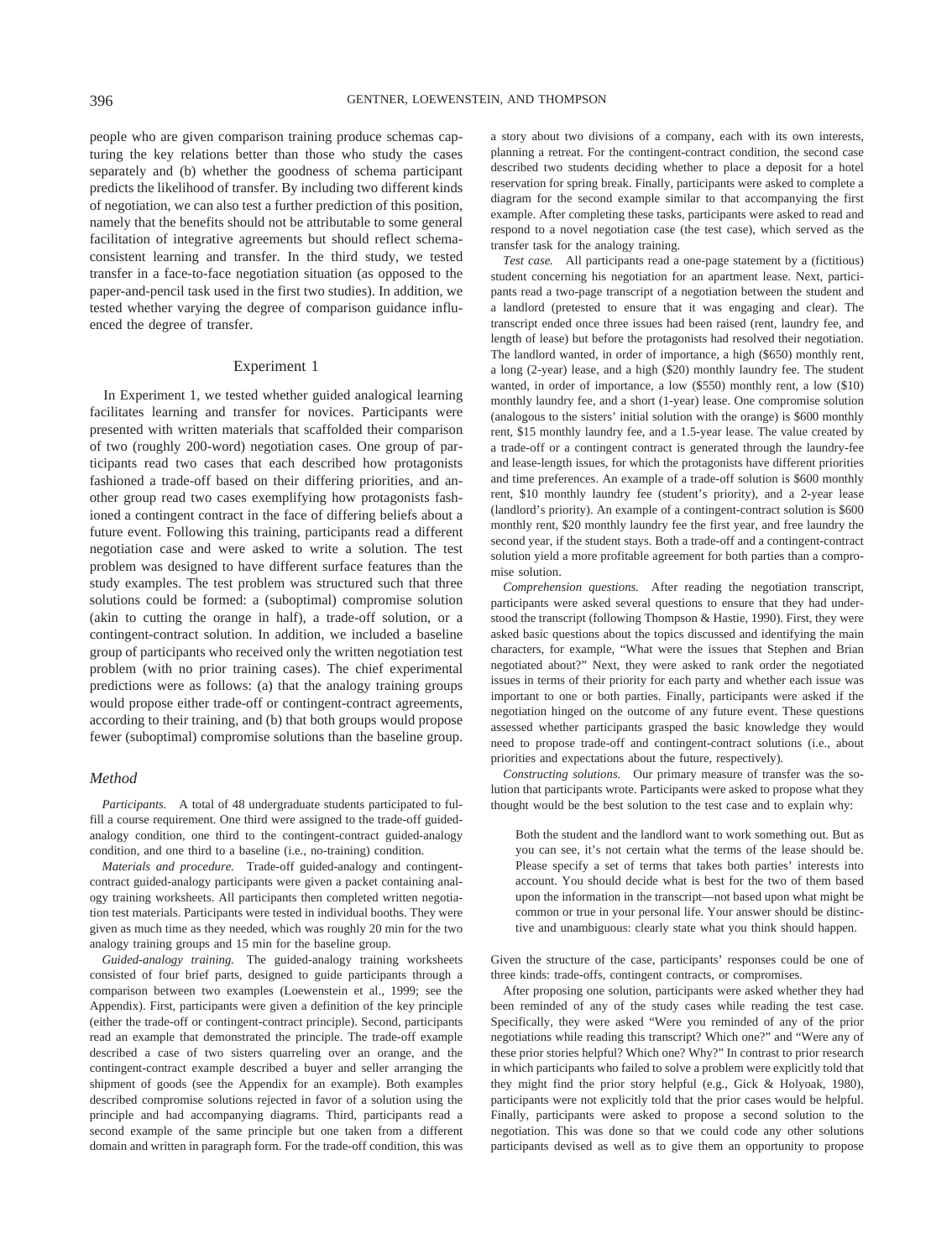another solution based on any remindings they might have had in response to the preceding questions. Thus, each participant had the opportunity to propose two solutions to the negotiation.

*Baseline.* The baseline participants received no training but were given the same test case and questions following the test case as in the analogy conditions.

*Scoring.* Two coders, blind to the condition of the participants, scored the proposed agreements to the lease negotiation as to whether they embodied trade-offs, contingent contracts, or compromises (each agreement was scored as one and only one of these three kinds; see Table 1). There was 93% agreement on the coding of the stories; disagreements were resolved through discussion. As each participant could write two agreements (i.e., the sum of the proportions of participants proposing each kind of solution can be greater than one), the key dependent measures were the number of participants who wrote each kind of agreement. Because this dependent measure is categorical, we used nonparametric analyses.

#### *Results*

*Negotiation solutions.* As predicted, participants given guided-analogy training were able to transfer the principle in the study cases to the test case—either trade-off and contingentcontract solutions—as shown in Table 2. Roughly half of the guided-analogy participants (15 out of 32, or 47%) proposed solutions to the test negotiation using the principle embedded in their study cases. In contrast, only 6% of the baseline participants (not given analogies) proposed contingent-contract or trade-off solutions,  $\chi^2(1, N = 48) = 7.92, p < .01$ . The analogy-training participants also proposed more solutions using the principle they were taught than using the principle they were not taught,  $\chi^2(1,$  $N = 64$ ) = 9.06,  $p < 0.01$ , with 13% of analogy-training participants doing so. As participants could generate up to two solutions, we also scored the number of compromise solutions generated. About 72% of the guided-analogy participants proposed compromise solutions, as compared with 100% of the baseline participants, a reliable association,  $\chi^2(1, N = 48) = 22.08, p < .01$ . Thus, guided-analogy training reduced, but did not eliminate, the tendency to propose compromise solutions. Overall, (a) analogical learning led to performance advantages on the test negotiation relative to no training, and (b) this advantage was specific to learning and transferring a particular principle.

*Reported remindings.* Most of the analogy participants responded to the reminding questions by describing how they generated their first solution, primarily by stating they were reminded of the training cases (65% said they had such remindings). This is consistent with the pattern of proposing trade-off and contingentcontract agreements: 84% of these agreements were generated prior to the reminding questions. Nearly all of the solutions written after the remindings questions were either (a) minor variants of people's first solutions (50% of the postremindings solutions) or (b) compromise solutions written after trade-off or contingentcontract solutions (33%). These were typically stated to be backup plans, worse alternatives, or the only other solution participants could devise. Only 3 people generated integrative agreements after the reminding questions after first proposing compromise solutions. They all stated that they were reminded of the prior examples, suggesting that the reminding questions might have served as a subtle hint to use the solution from the training cases. The baseline-group participants were also asked for their remindings; 31% said they had been reminded of a prior negotiation they had engaged in or heard about such as their own apartment lease or job negotiations.

*Principle-specific results.* Among the contingent-contract analogy participants, 44% proposed a contingent-contract solution. However, virtually no one in the other two conditions did (only 1 of the 16 trade-off analogy participants and none of the baseline

Table 1 *Trade-Off, Contingent-Contract, and Compromise Agreements From Participants in Experiment 1*

| Agreement type       | Example                                                                                                                                                                                                                                                                                                                                                                        |  |  |  |  |
|----------------------|--------------------------------------------------------------------------------------------------------------------------------------------------------------------------------------------------------------------------------------------------------------------------------------------------------------------------------------------------------------------------------|--|--|--|--|
| Trade-offs           | "The length of the lease was more important to Brian, so Stephen should agree to the 2 years, but laundry was more important<br>to Stephen, so Brian should give him the \$10 month fee."                                                                                                                                                                                      |  |  |  |  |
|                      | "The length of time for the lease is more important to Brian, so Stephen gives in. The laundry is more important to Stephen,<br>so Brian gives in."                                                                                                                                                                                                                            |  |  |  |  |
|                      | "The laundry and length of stay are trade-offs. It is very important to the landlord that the lease be at least 2 years, but the<br>laundry is not that important. To the student, access to a washer and dryer is more important than the length of the lease.<br>Therefore, the landlord should get the 2-year lease and let the student do his laundry at the lower price." |  |  |  |  |
| Contingent contracts | "The rent should be set at \$600 if Stephen decides to stay for 2 years. If not, then the rent should be at \$650 If Stephen<br>stays for 1 year, then he should pay extra, as he is disadvantaging Brian."                                                                                                                                                                    |  |  |  |  |
|                      | "Stephen will have to pay \$650 per month because he won't be sure whether he will leave in a year or not  The second<br>year (if Stephen decides to stay), the price of the apartment should go down to \$550 per month."                                                                                                                                                     |  |  |  |  |
|                      | "The student will sign a 1-year lease and pay \$625 per month rent and \$20 per month laundry. If he decides to stay another<br>year, they will have an agreement for \$575 per month rent and \$10 per month laundry for the second year."                                                                                                                                    |  |  |  |  |
| Compromises          | "Meet halfway on everything."                                                                                                                                                                                                                                                                                                                                                  |  |  |  |  |
|                      | "Brian wanted \$650 per month and Stephen wanted \$550 per month. \$600 is between the two For laundry, \$15 for the<br>month is between the \$10 that Stephen wanted to pay and the \$20 that Brian wanted to charge."                                                                                                                                                        |  |  |  |  |
|                      | "The average price of what they want."                                                                                                                                                                                                                                                                                                                                         |  |  |  |  |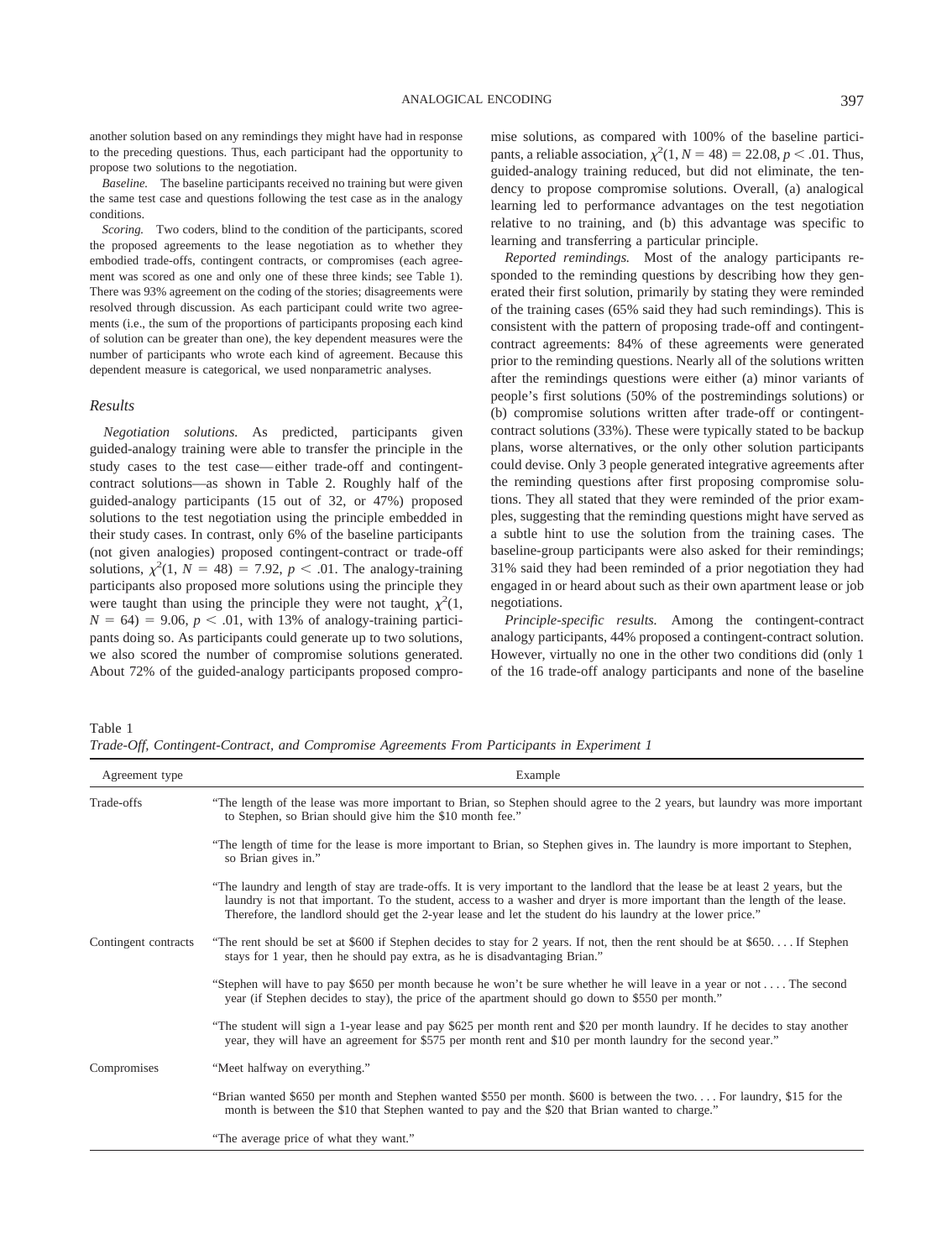| Training                      | Trade-off | Contingent contract | Compromise  |
|-------------------------------|-----------|---------------------|-------------|
| Baseline                      | .06(1/16) | .00(0/16)           | 1.00(16/16) |
| Trade-off analogies           | .50(8/16) | .06(1/16)           | .69(11/16)  |
| Contingent-contract analogies | .19(3/16) | .44(7/16)           | .75(12/16)  |

Table 2 *Proportions of Participants in Experiment 1 Writing Trade-Off, Contingent-Contract, and Compromise Solutions*

*Note.* Raw numbers are in parentheses. Proportions total to more than 1 because participants could each propose up to two solutions.

participants; both contrasts are reliable by Fisher's exact tests,  $p <$ .05). Likewise, 50% of the trade-off participants proposed a tradeoff solution. Only 19% of the contingent-contract participants proposed a trade-off solution, marginally reliable by a Fisher's exact test ( $p = .07$ ). Likewise, only 1 of the baseline participants proposed a trade-off solution, reliable by a Fisher's exact test ( $p <$ .01). This is evidence that analogy participants transferred the specific strategy they were taught—as opposed to simply gaining a general familiarity with negotiation principles—and used the strategy to solve the test problem.

It is important to note that the baseline participants were not inattentive. All participants answered the comprehension questions correctly (85% correct) and were largely accurate about the priorities of the parties (70% correct) and about the fact that the negotiation depended on future outcomes (89% correct). This suggests that the guided-analogy training participants were simply better able to use this information to solve the negotiation problem.

#### *Discussion*

Analogy training enabled participants to propose sophisticated solutions to negotiation problems. This constitutes a considerable analogical learning effect and stands in contrast to the near absence of integrative agreements found in the baseline group here as well as in prior studies (e.g., Bazerman et al., 1985; Loewenstein et al., 1999). Moreover, the guided-analogy training led to principlespecific learning. When participants took up the opportunity to propose a second solution, they rarely proposed a second advanced solution. For example, after proposing a trade-off, they did not propose a contingent contract, even though both were good solutions. If they proposed a second solution, it was almost always the default compromise solution—the same one proposed by the baseline group. (Indeed, 75% of the participants proposed a compromise solution, generally as their second proposal.) In contrast, all of the baseline participants wrote compromise solutions, almost always as their only proposal.

The findings of Experiment 1 are consistent with our claim that actively comparing examples allows learners to grasp their common structure and to transfer that learning to skill in a subsequent novel situation. However, the intervention here included more than just drawing a comparison; it also included a definition and a diagram. Additionally, the materials were explicit about providing training, leaving open the possibility that at least part of the guided-analogy training advantage resulted from a demand characteristic. Further, the comparison groups differed from each other and from the baseline group not only in whether they carried out comparisons but also in which materials they read. Thus, the apparent benefits of comparison could have been due simply to

having learned cases embodying the principle. We cannot rule out the possibility that the transfer resulted simply from learning the individual cases, not from comparing them. The second experiment addresses these questions. In addition, this study tests an important prediction of our analogical encoding claim: namely, that gains due to analogical encoding result from better relational schemas.

#### Experiment 2

Experiment 2 focused on our claim that analogical encoding using case comparison is a key driver of learning and transfer. All participants read either two examples of trade-offs or two examples of contingent contracts. Half of the participants were encouraged to compare the examples, and half were encouraged to study them one at a time. If the high rate of transfer in Experiment 1 was largely due to task demands, or to the information in the individual cases, then both the comparison groups and the separate-case groups should show increased use of the solutions embodied in their study examples (i.e., trade-offs or contingent contracts). However, if, as we hypothesize, drawing comparisons is a particularly powerful means of learning problem-solving schemas, then participants who compare cases should show far more learning and transfer than those who analyze the cases separately.

In addition, we analyzed participants' open-ended statements regarding the training examples as a measure of their understanding of the principle after completing the study materials. We predicted that comparison would lead to better understanding of the solution strategy underlying the two exemplars (Gick & Holyoak, 1983) and, further, that better understanding of the schema would be associated with greater transfer. Accordingly, we predicted (a) that participants who draw comparisons would articulate the solution principle more clearly in their descriptions than would those who study the cases separately and (b) that participants who show better understanding of the principle will show more transfer of the principle to the test case. A further benefit of examining the written statements is that we can check whether participants who were not told to compare the examples will do so spontaneously. One might imagine that studying two analogous examples one after the other might lead participants to notice their likeness. However, if novices do indeed primarily focus on surface features of the examples and represent the examples in contextually specific form, then we should expect to see little spontaneous comparison of the examples—which are designed to be similar in higher order relational structure but not in surface features.

In sum, the analogical-encoding account predicts that drawing a comparison between the study cases will lead to better learning, because it will lead participants to focus on the common principle.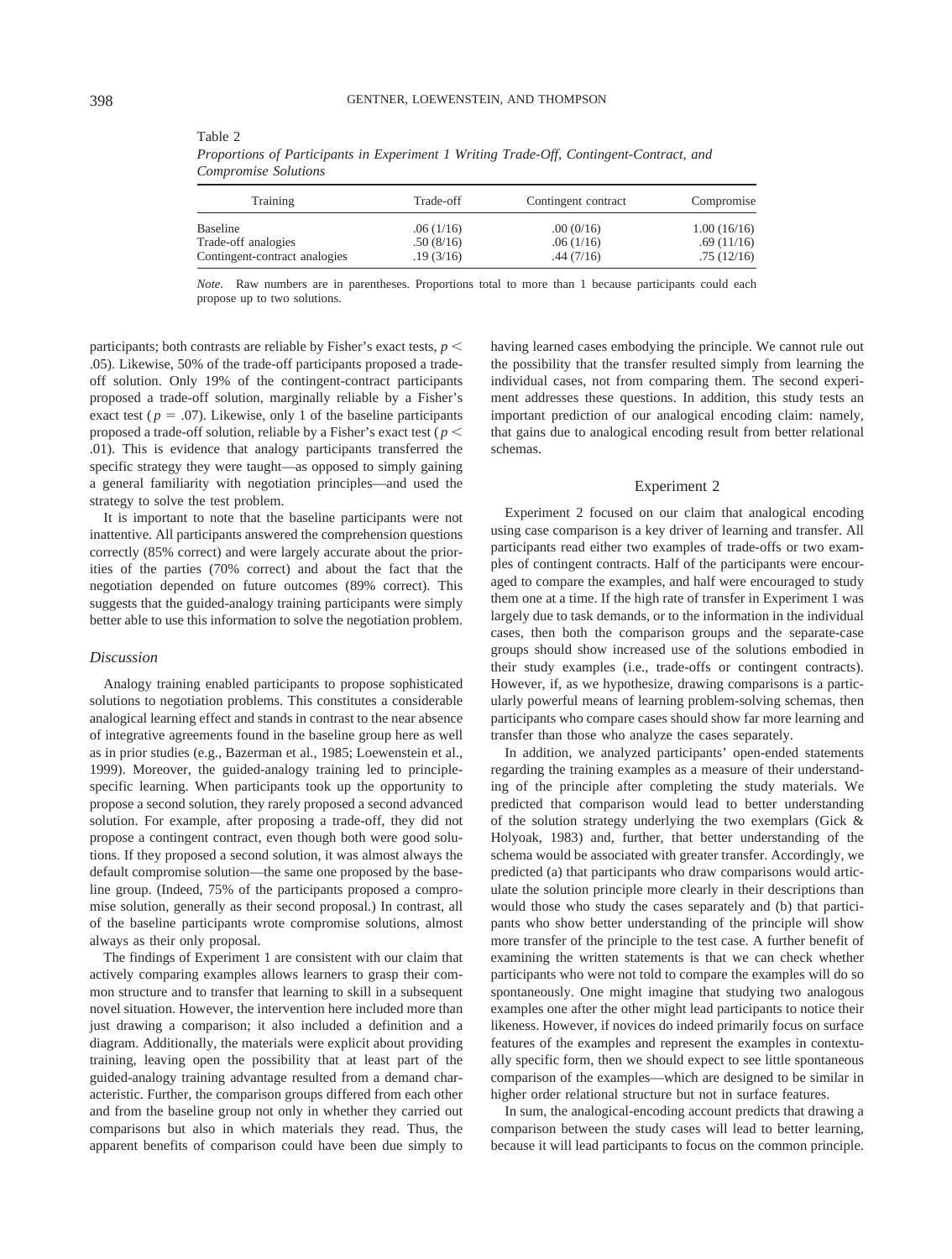This will lead to (a) better (more principle-focused) descriptions of the study materials and to (b) a higher rate of transfer of the principle to the test case. In contrast, the separate-case groups are predicted to focus relatively more on concrete, specific details of the study cases, with the principle encoded in highly concrete terms (if at all). Thus (a) their descriptions of the study cases should not focus on the negotiation principles, and (b) they should fail to transfer the principle to the test case.

#### *Method*

*Participants.* A total of 128 undergraduate students participated to fulfill a course requirement. Half of the participants were randomly assigned to the comparison condition, and half were assigned to the separatecases condition. Within each condition, half read trade-off examples, and half read contingent-contract examples. Thus, the study had a betweensubjects  $2 \times 2$  factorial design.

*Materials and procedure.* Participants were given a packet with a brief case training section followed by the lease-negotiation materials. The training section included two cases of roughly 225 words. These were the examples used in Experiment 1, with the change that both were presented in narrative form. In the comparison conditions, participants read the two cases on a single page, then were asked, "What is going on in these negotiations? Think about the similarities between these two cases. What are the key parallels in the two negotiations? Please describe the solution and say how successful you think it is." In the separate-cases conditions, participants first read one case, followed by the question "What is going on in this negotiation? Please describe the solution and say how successful you think it is." Then, on the next page, participants read the second case and answered the same question. After receiving either comparison or separate-cases training, participants were given the test negotiation materials from Experiment 1.

*Scoring.* Two judges rated the solutions that participants wrote to the test negotiation, as in Experiment 1. The judges also scored participants' statements about the study cases for understanding of the principle. The statements about the cases were rated on a 3-point scale, with  $0 = not$ *containing any elements of the schema (either contingent contract or trade-off according to which cases were presented*), 1 *containing some elements of the schema*, and  $2 =$  *containing the complete schema*. The judges also coded whether participants linked the two cases in any way (e.g., writing "as before," "again," or "both cases . . . ") as a check for whether comparison-condition participants compared the two examples, and separate-cases-condition participants did not. The judges' agreement on the scoring of the solutions, linking, and statements of the principle was .90, and disagreements were resolved through discussion.

## *Results*

*Negotiation solutions.* Drawing comparisons led to greater understanding of the schema and greater transfer than did reading the cases separately. Participants in the comparison condition were over twice as likely (48% of participants) to transfer the principle to the test case as participants in the separate-cases condition (19%),  $\chi^2(1, N = 128) = 11.85, p < .01$ , as shown in Table 3.

Analogical encoding was effective for both types of negotiation principles. For participants receiving contingent-contract examples, comparison-condition participants (38%) were more likely to propose contingent-contract solutions than participants in the separate-cases condition (16%),  $\chi^2(1, N = 64) = 3.92$ ,  $p < .05$ . For participants receiving trade-off examples, comparisoncondition participants (59%) were more likely to propose trade-off solutions than participants in the separate-cases condition (22%),  $\chi^2(1, N = 64) = 8.26, p < .01$ . The benefit of comparison was also manifested in reduced rates of proposing compromise solutions. Participants in the separate-cases condition (83%) were more likely to write compromise solutions than participants in the comparison condition (61%),  $\chi^2(1, N = 128) = 7.58, p < .01$ .

As in Experiment 1, participants rarely proposed solutions using the principle for which they were not given examples: Only 20% of participants in the comparison condition and 13% of participants in the separate-cases condition wrote agreements using the nontrained principle. The association between comparison and the use of the untrained principle was not reliable,  $\chi^2(1, N =$  $128$ ) = 1.42,  $p > 0.10$ . In summary, participants used a negotiation principle over baseline rates if and only if they made comparisons among examples embodying that principle.

*Reported remindings.* Overall, most of the participants (68%) indicated that they did not think of prior cases when solving the test case, and there was no difference in the rate of stated remindings due to drawing comparisons during training (34% of the comparison groups and 30% of the separate-cases groups listed a reminding to at least one of the prior cases). However, prompting participants about their remindings may have increased transfer, particularly for the contingent-contract principle. Among those receiving contingent-contract cases, most of those who proposed a contingent-contract solution (65%) did so after the reminding questions. In contrast, among those receiving trade-off cases, most of those who proposed a trade-off solution (69%) did so before the reminding questions. The association between solution type and time of proposal was reliable,  $\chi^2(1, N = 43) = 4.80, p < .05$ . This

#### Table 3

*Proportions of Participants in Experiment 2 Writing Trade-Off, Contingent-Contract, and Compromise Solutions and Proportions of Individuals in Each Schema Quality Rating Category*

|                               |            |                     |            | Individuals' rated<br>schema quality |     |     |
|-------------------------------|------------|---------------------|------------|--------------------------------------|-----|-----|
| Training                      | Trade-off  | Contingent contract | Compromise | $\theta$                             |     |     |
| Compare trade-offs            | .59(19/32) | .16(5/32)           | .50(16/32) | .31                                  | .34 | .34 |
| Compare contingent contracts  | .25(8/32)  | .38(12/32)          | .72(23/32) | .22                                  | .28 | .50 |
| Separate trade-offs           | .22(7/32)  | .06(2/32)           | .84(27/32) | .53                                  | .31 | .16 |
| Separate contingent contracts | .19(6/32)  | .16(5/32)           | .81(26/32) | .50                                  | .41 | .09 |

*Note.* Raw numbers are in parentheses. Proportions of proposed solutions total to more than 1 because participants could each propose up to two solutions.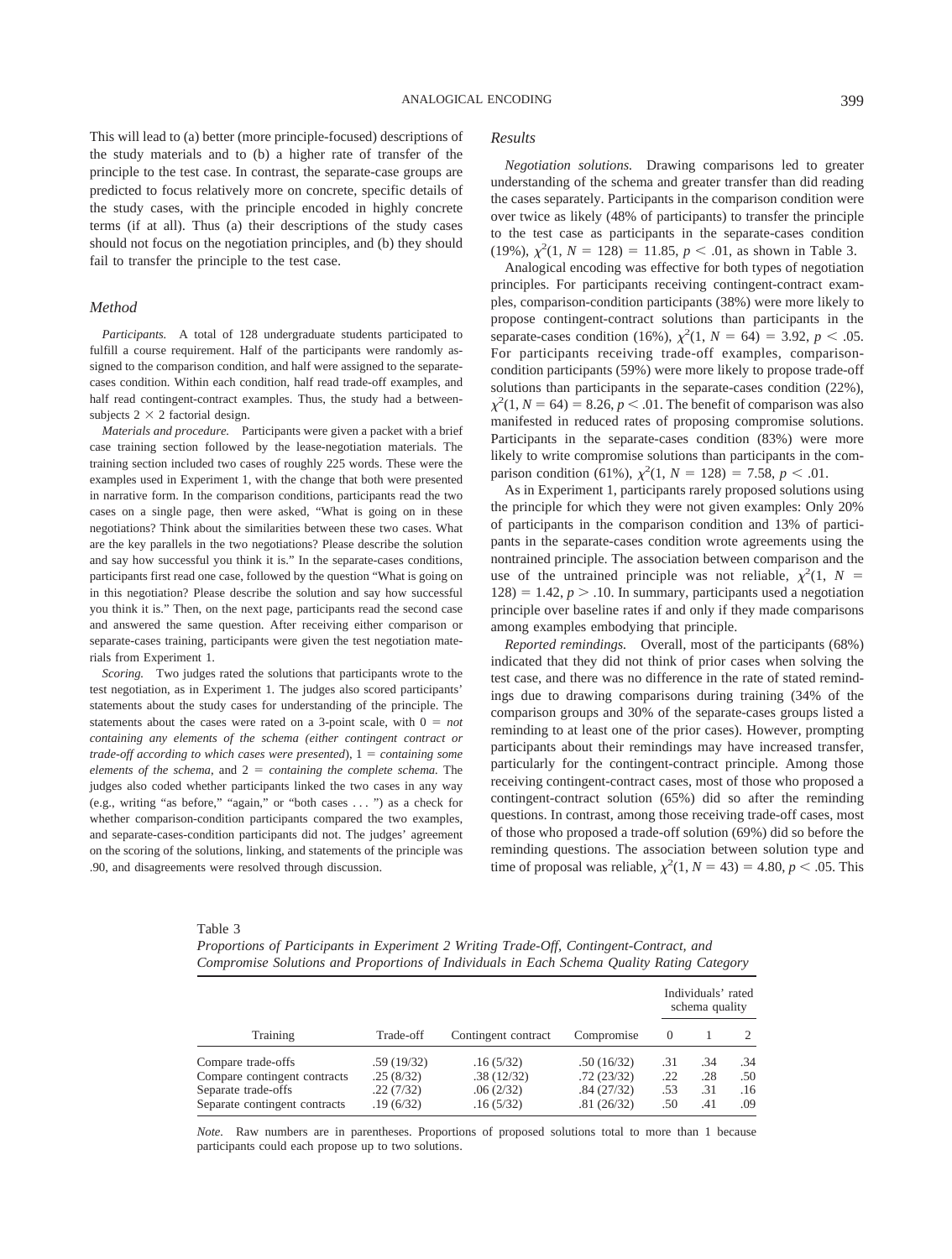difference is consistent with other evidence suggesting that the contingent-contract principle is more difficult for novices than the trade-off principle.

*Schema quality.* We analyzed participants' statements about the training cases to assess their understanding of the agreement structures (Table 3). According to the blind judges' ratings, participants who compared cases (42%) stated the key principle in full more often than those who read cases but did not compare them (13%),  $\chi^2(2, N = 128) = 15.64, p < 01$ . This comparison advantage was significant for those learning contingent contracts,  $\chi^2(2, N = 64) = 13.14, p < .01$ , but not for those learning trade-offs,  $\chi^2(2, N = 64) = 4.11, p = .13$ .

Overall, better schemas were associated with higher transfer. Only 20% of the participants who were given a 0 for their schema rating—indicating that no elements of the schema were present transferred the agreement structure. In contrast, participants given a 1 or a 2 for their schema rating (where 1 indicates that some elements of the schema were present and 2 indicates that the complete schema was present) were twice as likely to transfer (40% and 46%, respectively). The association between schema rating and transfer proportion was reliable,  $\chi^2(2, N = 128) = 7.13$ ,  $p < .05$ .

*Linking.* Participant's responses were scored as to whether, when discussing the second study case, they made any reference to the first study case (e.g., writing "both cases," "again," or "as before ..."). Confirming the distinction between conditions, comparison-condition participants (98%) were more likely to link the two study examples than were separate-cases-condition participants (16%),  $\chi^2(1, N = 128) = 89.55$ ,  $p < .01$ . In addition to confirming that our instructions were effective, this fact brings home the point that learners tend not to spontaneously compare cases that lack surface similarity—even when the two cases are presented in immediate succession.

## *Discussion*

Experiment 2 found support for the specific claim that making comparisons promotes schema abstraction and transfer. Participants who compared two cases generally wrote elements of the schemas contained in the cases, demonstrating immediate learning of the negotiation principle. Nearly half of them used the schema from the cases to generate a solution to the test negotiation, demonstrating that the learning could transfer to a new situation with quite different surface features—a typically challenging transfer problem. Finally, learning and transfer were related, with better schema abstraction associated with greater use of the schema to solve a novel problem.

In contrast, participants in the separate-cases conditions showed little evidence of correct schema abstraction. Moreover, even though the cases were presented successively, less than 20% spontaneously linked the two cases. This suggests that their encoding of the cases was specific to the context of the cases. Thus, it is not surprising that they showed little transfer to the test negotiation. Indeed, they did not perform appreciably better than did the baseline condition from Experiment 1.

In sum, the comparison group showed a two-fold transfer advantage over the separate-cases group. This difference can be attributed to the effects of analogical encoding—the use of comparison to inform the understanding of two input cases. All participants were given the same two analogous cases. Thus, reading and describing two analogous stories about successful negotiation is not sufficient to foster learning and transfer. Rather, the critical step appears to be drawing a comparison between examples to extract their common structure. The overall pattern of findings is consistent with our claim that analogical encoding leads to better learning, which in turn leads to superior transfer.

## Experiment 3

Thus far, we have shown that analogical encoding can improve novices' ability to transfer principles learned from examples to hypothetical negotiation problems. An obvious question concerns whether the analogical learning benefit generalizes to actual negotiation behavior. In prior research we have found that advanced learners—management students possessing some professional negotiation experience—benefited from analogical encoding in actual negotiations. In this experiment, we asked whether novice negotiators would transfer principles in an actual face-to-face negotiation. We know from Experiments 1 and 2 that analogical encoding helps novice negotiators grasp problem-solving schemas and apply them to a hypothetical written test case for which they are a third party. It is a much bigger challenge to recognize an opportunity to apply principles in an actual negotiation in which they are a protagonist.

A further goal was to contrast guided-analogy training (as used in Experiment 1) with a simple instruction to compare (as used in Experiment 2). We predicted that guided training would result in greater transfer than open-ended training. For example, Kurtz et al. (2001) asked college students to compare two diagrams depicting heat-flow situations. They divided participants into four groups whose instructions were designed to encourage different degrees of effort or cognitive activity in the comparison process, from none (describing each diagram separately) to low (rating their similarity) to moderate (describing their commonalities) to high (stating their correspondences and describing their commonalities). Participants were asked to list differences between the two situations, and the causal relevance of the differences was rated. The likelihood of the listed differences being related to the common causal principle increased with the strength of the requested comparison process. Thus, we expect that guiding learners' comparisons should enable a greater proportion of participants to focus on the important structural commonalities that define the negotiation agreements.

## *Pilot Investigation*

Prior research indicated face-to-face negotiation tasks, such as the one we use in Experiment 3, are extremely challenging (Thompson & Hrebec, 1996). We conducted an initial pilot study with undergraduate negotiators and found that indeed face-to-face negotiations proved difficult to resolve in an effective fashion. Despite finding levels of learning consistent with those in Experiments 1 and 2, participants rarely used the negotiation principles to form their negotiated agreements. Specifically, we engaged 120 participants in two simulated negotiation exercises, one before and one after training. First, they were given role information (e.g., 1 person played the role of a job candidate and another played a recruiter) for a three-issue negotiation that allowed the opportunity to form a contingent contract (e.g., tying a bonus to eventual start date). They then negotiated and formed agreements. Students then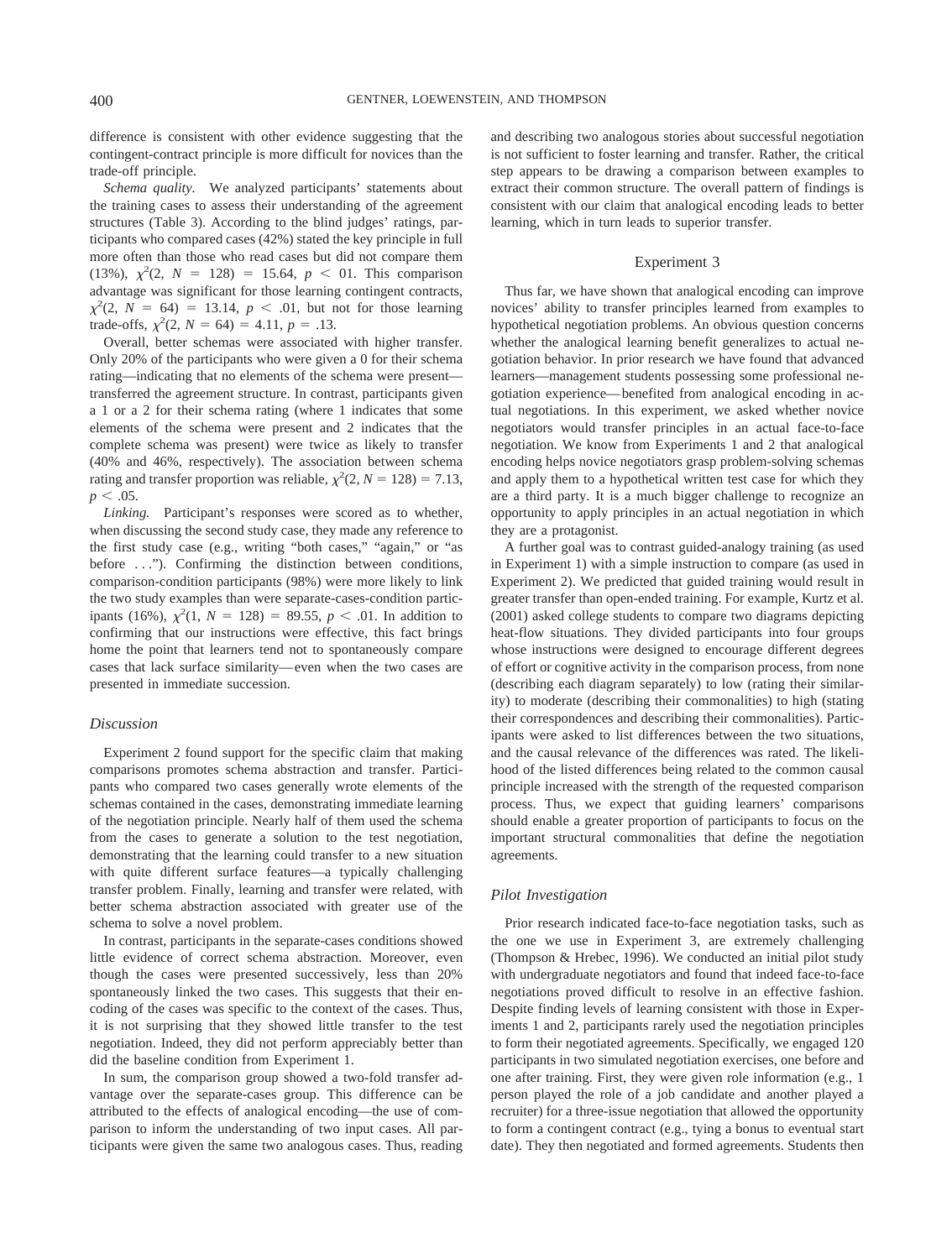received separate-cases instructions, comparison instructions, or guided-analogy instructions for contingent contracts. Finally, students engaged in a second 3-issue negotiation that also allowed an opportunity to form a contingent contract. Those receiving separate-cases instruction showed little linking of cases, little grasp of the principle, and no evidence of transfer—that is, no increase in tendency to form contingent contracts from their first to their second negotiations. The same 10% formed contingencies in both rounds. Those receiving comparison instruction evidenced schema abstraction, as in Experiment 2. However, this resulted in only a minimal transfer benefit. The rate of forming contingent contracts increased from 5% initially to 15% after instruction. Finally, those receiving the guided-analogy training had a slightly larger increase in using contingencies: 5% to 25%. Thus, this pilot study showed that (a) the face-to-face negotiation task was challenging for novices, and (b) as expected, transfer increased with more intensive comparison activity.

In the present study, we used a single-issue face-to-face negotiation task between an employer and employee as the transfer task. This negotiation task was adapted from the standard paradigm used in conflict management research (Bazerman, Curhan, Moore, & Valley, 2000). In our pilot investigation, college undergraduates regarded the situation as both relevant and valuable. In the scenario, participants were assigned roles and told to negotiate over salary. There was a conflict concerning the start date that did not need to be resolved to reach a decision on salary but could be used to create value by forming a contingent contact. We examined separate-cases, comparison, and guided-analogy training conditions as well as a baseline (i.e., no-training) group that simply engaged in the face-to-face negotiation. We also assessed the quality of participants' descriptions of the study materials, as before. In addition, we asked participants to rate the similarity of the two cases at the end of the session.

We predicted that the two analogy groups would learn the principle better than the separate-cases and baseline groups, as reflected in their schema quality, and that this would lead to superior transfer among the analogy groups. We also predicted that guided comparison would be even more effective than simple comparison in promoting learning and transfer. Thus, we predicted that the guided-analogy-condition participants would form more contingent contracts than would participants in the comparison condition, who in turn would form more than those in the separatecases and baseline conditions.

#### *Method*

*Participants.* A total of 158 undergraduate students participated to fulfill a course requirement, randomly assigned to one of four groups. There were 40 students in each of the guided-analogy, comparison, and separate-cases conditions and 38 students in the baseline condition. Thus, there were 20 negotiating pairs for each condition except the baseline condition, for which there were 19 pairs.

*Materials and procedure.* The training materials were the same as used in Experiments 1 and 2. The procedure for participants in the separatecases and comparison conditions was as in Experiment 2; the separatecases participants analyzed each case separately on successive pages, and the comparison participants wrote the commonalities between the two cases. Participants in the guided-analogy condition completed a guiding training packet for contingent contracts in the same manner as in Experiment 1. The baseline participants were given no training.

All participants were then given role materials for their face-to-face negotiation. Participants played the role of either a job candidate (depicted as a recent university graduate) or a job recruiter. The candidate wanted a high salary; the recruiter wanted a low salary. In addition, it was common knowledge that candidates were expected to pass an important qualifying exam prior to employment. This was the basis for making a contingent contract, and we attempted to make this information salient to participants. To this end, written in bold type in both the candidate's and recruiter's role materials were their expectations regarding the exam: The candidate expected to pass on the first try, but the recruiter expected the candidate to need to retake the test. A contingent contract could be formed tying starting salary to the eventual start date (i.e., pending the passing of the exam). Participants were given roughly 10 min to complete the negotiation (judged to be sufficient on the basis of results from pilot testing).

Participants then completed a postnegotiation questionnaire. First, and of greatest importance, they indicated their proposed resolution of the negotiation by writing their version of the agreement they had reached. They were also asked, "What do you feel the best agreement could have been, taking both your interests and the other party's interests equally into consideration?" (Participants were also given a forced-choice task among three potential agreements to their negotiation, but as a typographical error rendered one of the choices uninterpretable, these data were not analyzed.) Finally, all participants except those in the baseline condition answered two similarity questions: "How similar were the underlying situations in the training cases?" and "How similar were the training cases and the negotiation?" Their responses were made on a 7-point scale, ranging from 1 (*not similar*) to 7 (*highly similar*).

*Scoring.* Separate-cases and comparison-group participants' responses to the training materials were scored for schema quality and linking between the two cases as in Experiment 2. The negotiation agreements were scored dyadically. A negotiating pair was scored as generating a contingent contract if both parties wrote a contingency in their contract statements. This criterion constitutes a conservative test of transfer, omitting four cases in which only 1 partner wrote a contingent contract—two in the baseline condition and one each in the separate-cases and guidedanalogy conditions. However, the results were unchanged if a more liberal measure is used (where transfer was counted if either partner wrote a contingent contract). Desired agreement statements were also scored as to whether they advocated forming contingencies. The overall agreement across two judges was 86%. A third judge's ratings were used to settle disagreements between the first two.

## *Results*

*Face-to-face negotiations.* As predicted, participants in the guided-analogy condition (90%) formed more contingencies than those in the comparison condition (70%), who in turn formed more than those in the separate-cases condition (55%) and baseline condition (37%; see Table 4). As predicted, the two groups that drew comparisons between study cases formed reliably more con-

## Table 4

*Proportions of Negotiating Pairs in Experiment 3 Forming Contingent-Contract Agreements in Their Face-To-Face Negotiations and Proportions of Individuals in Each Schema Quality Rating Category*

|                                                                   | Rating                                              |            |            |            |  |
|-------------------------------------------------------------------|-----------------------------------------------------|------------|------------|------------|--|
| Training                                                          | Dyad                                                | $\theta$   |            |            |  |
| Guided analogy<br>Comparison<br>Separate cases<br><b>Baseline</b> | .90(18/20)<br>.70(14/20)<br>.55(11/20)<br>.37(7/19) | .25<br>.40 | .40<br>.53 | .35<br>.08 |  |

*Note.* Raw numbers are in parentheses.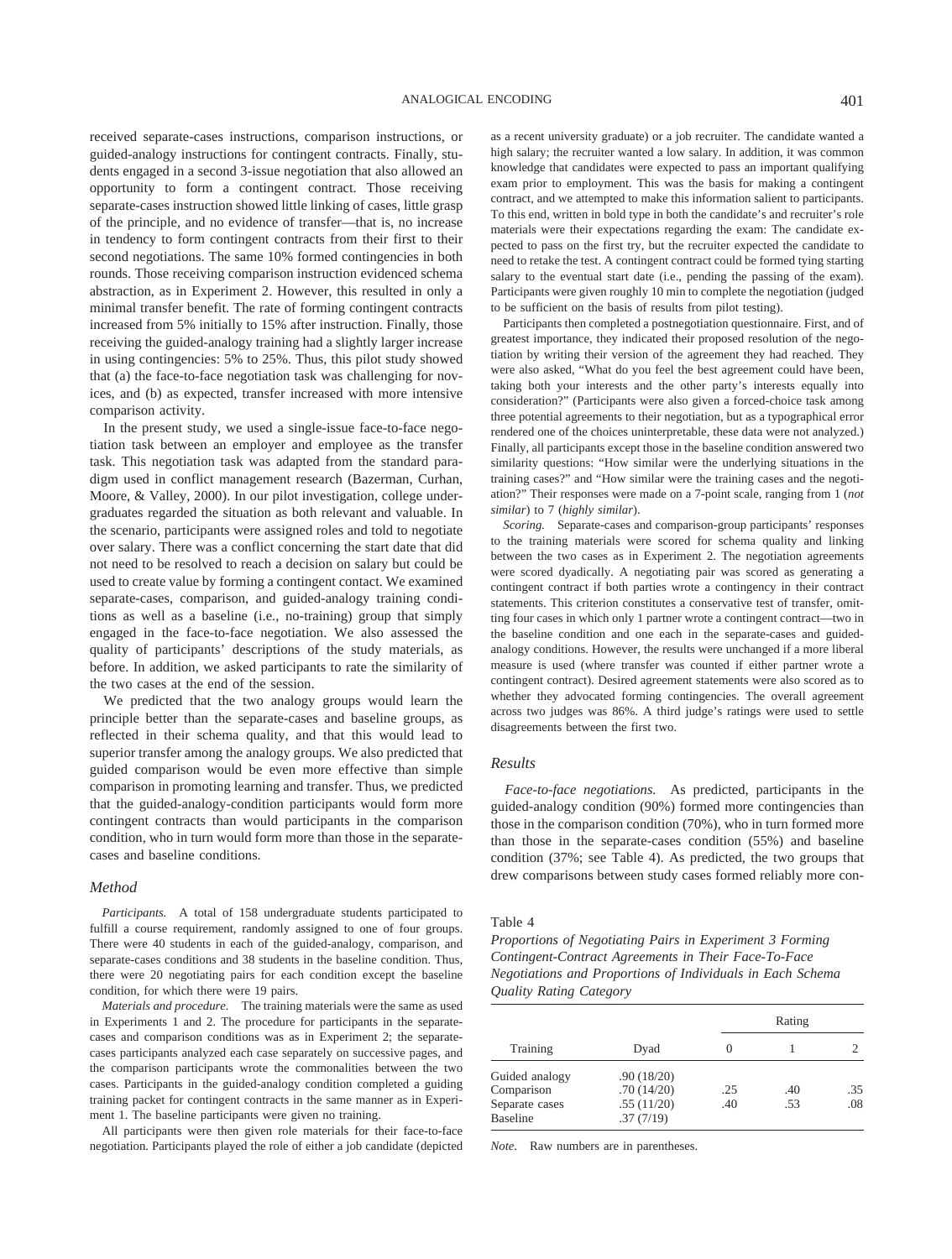tingency contracts than the groups that did not,  $\chi^2(1, N =$  $79$ ) = 9.74,  $p < 0.01$  (and reliably more than just the separate-cases group). Further, guidance through the comparison process was beneficial; the overall association between training and forming contingencies was reliable,  $\chi^2(3, N = 79) = 12.84, p < .01$ , as was the linear trend across levels of training (Cochran-Armitage Trend Test,  $p < .01$ ).

After reporting the deals they actually negotiated, participants were independently asked to suggest an "ideal" settlement. This allowed us to examine whether some participants might have believed that a trade-off or contingent contract would be ideal but failed to arrive at such a contract because their partner rejected it. People who compared examples were more likely to regard a contingency as ideal than people who did not compare examples. The guided-analogies (73%) and comparison (68%) groups suggested contingencies as their ideal contract more often than did the separate-cases (48%) and baseline (47%) groups,  $\chi^2(1, N =$  $158$ ) = 8.30,  $p < .01$ .

*Schema quality.* As in Experiment 2, we scored the comparison and separate-cases participants' open-ended statements about the study cases for descriptions of the contingent-contract schema. Replicating the previous study, participants in the comparison condition showed greater schema abstraction than those in the separate-cases condition. Roughly one third of the comparison participants (35%) fully articulated the schema, whereas only 8% of the separate-cases-condition participants did so. Participants in the comparison condition were significantly more likely to score a 2 and less likely to score a 0 than were participants in the separate-cases condition,  $\chi^2(2, N = 40) = 9.18$ ,  $p < .05$ .

To assess whether schema quality predicted the likelihood of successfully transferring the principle to the face-to-face negotiation, we computed a dyadic score for schema quality by summing together the schema rating for each pair of negotiating partners. (Combining individual data to form a dyadic score is commonly done in negotiation and other small-group research; for discussion, see Loewenstein et al., 1999). A dyad could thus be given a schema rating between 0 and 4. There was a trend for an association between the total schema quality across a dyad and the likelihood that the dyad formed a contingent contract. Fifty percent of the dyads that articulated one or fewer elements of the schema (i.e., the dyadic schema rating was at most 1) transferred the principle to their negotiations, whereas 71% of the dyads that displayed a greater understanding of the schema (i.e., the dyadic schema rating was at least 2) did so, a suggestive trend, but not a reliable association,  $\chi^2(1, N = 40) = 1.78$ ,  $p = .18$ .

*Linking cases.* As expected, nearly all (90%) of the comparison participants explicitly linked the two cases. In contrast, only about half (45%) of the separate-cases participants linked the cases,  $\chi^2(1, N = 40) = 18.46, p < .01$ .

*Similarity ratings.* The similarity ratings between the training cases and the test case suggest that the guided-analogy-condition participants may have perceived greater similarity among these materials than the comparison and separate-cases participants. The rated similarity of the training examples to the negotiation was reliably associated to training: The participants in the guidedanalogy condition ( $M = 5.1$ ,  $SD = 1.4$ ) rated the negotiation as more similar to the training cases than did participants in the comparison ( $M = 4.3$ ,  $SD = 1.6$ ) and separate-cases ( $M = 4.0$ ,  $SD = 1.5$ ) conditions,  $F(2, 115) = 5.08$ ,  $p < .01$ ,  $MSE = 2.34$ . The ratings in the guided-analogy condition were higher than those in

the separate-cases condition ( $p < .01$ ) and marginally higher than those in the comparison condition by a post hoc test for mean differences ( $p < .10$ ). Surprisingly, comparison experience did not result in increased subjective similarity between the two training cases. Guided-analogy- $(M = 5.7, SD = 0.9)$ , comparison  $(M = 5.6, SD = 1.4)$ , and separate-cases- $(M = 5.4, SD = 1.2)$ condition participants all perceived the training examples to be fairly similar to each other.

## *Discussion*

An opportunity to compare examples enabled learners to grasp the contingent-contract principle and transfer it to a face-to-face negotiation. In accord with the analogical encoding hypotheses, novices learned and transferred better when they were instructed to compare the study cases. This benefit was greatest for the guidedanalogy group, in which participants were guided through the comparison and received a supporting definition and diagrams; 90% of this group transferred the principle to the test negotiation. However, even without special guidance, the simple instruction to compare led to greater transfer: 70% of the comparison participants transferred the solution to the test case as compared with 55% among those who processed the cases separately and 37% among those receiving no cases.

Consistent with prior research, drawing comparisons led to higher schema quality than separate case analysis. There was a nonsignificant trend suggesting that negotiators were more likely to form contingent contracts when both members showed good understanding of the contingent principle, as assessed by their schema ratings. This is consistent with our prior finding that pairwise measures of schema quality are linked to likelihood of transfer (Loewenstein et al., 1999).

We found two further pieces of evidence that drawing comparisons led to different understandings of the case materials. First, drawing comparisons not only led to increased transfer but it also led participants to judge that contingent-contract agreements were the best agreement to form. Second, guiding participants through a comparison led them to see that their negotiation case was highly similar to the study materials. Both of these findings are consistent with the claim that drawing comparisons helps participants acquire a coherent and portable relational structure.

## General Discussion

Three studies tested the claim that analogical encoding—comparing two instances of a to-be-learned principle—is a powerful means of promoting rapid learning, even for novices. Our participants were clearly novice negotiators. When given no training, 100% of our participants proposed compromise solutions to a written negotiation problem—solutions that are regarded to be suboptimal (Lax & Sebenius, 1986; Thompson, 2001). Additionally, our pilot study (reported prior to Experiment 3) revealed that few untrained participants formed agreements other than compromises in their actual face-to-face negotiations.

The present studies provide five lines of evidence for our claim that analogical encoding fosters the extraction of the common relational schema inherent in the cases and that this in turn promotes the ability to transfer the knowledge to new cases. First, learners who compared two cases developed better schemas—that is, schemas containing more elements of the key principle—than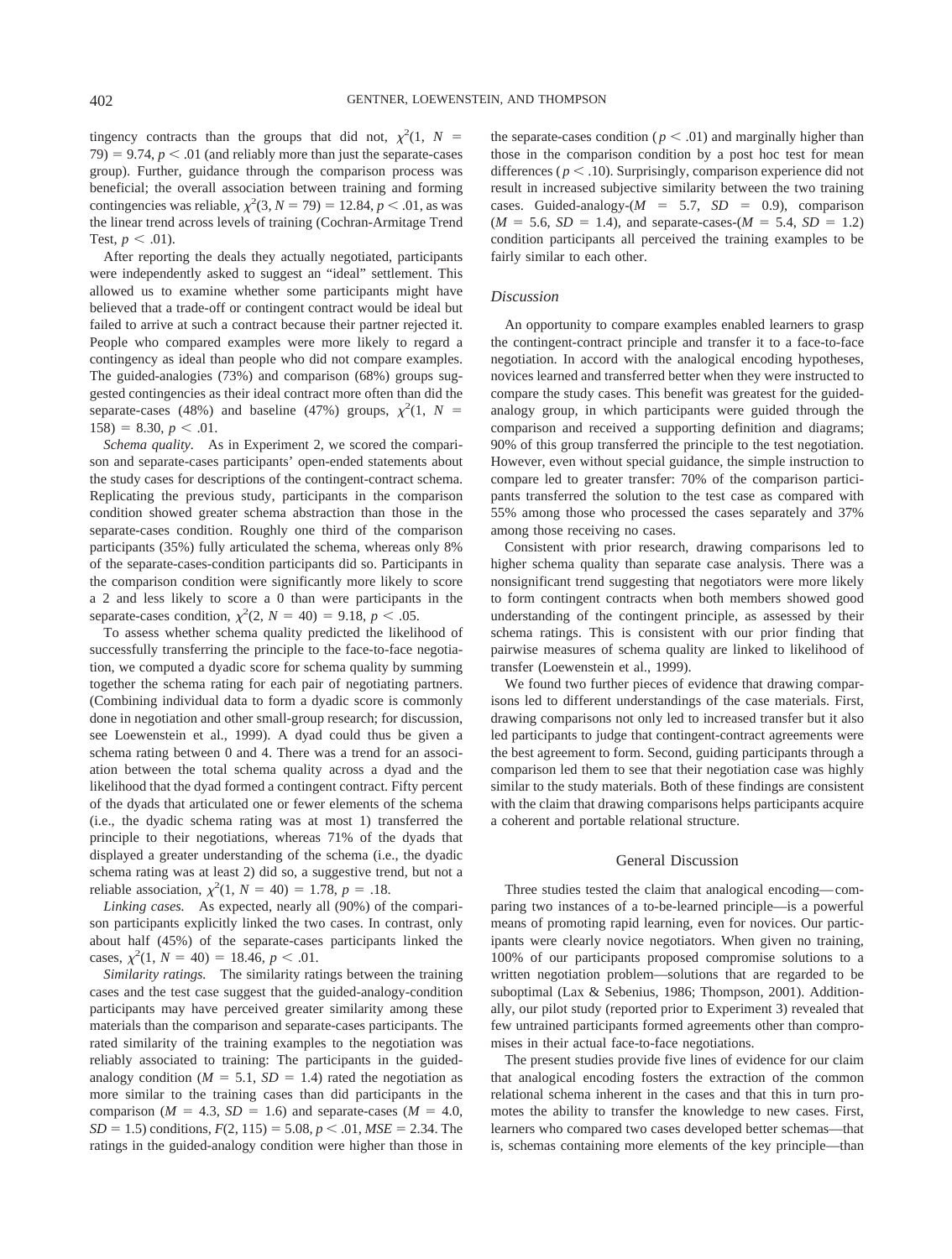those who studied the cases separately (Experiments 2 and 3). Second, learners who compared cases were better able to transfer the principle to a new situation than those who studied cases separately (Experiments 1–3), even when the new situation involved a challenging face-to-face negotiation (Experiment 3). Third, comparison groups performed reliably better than baseline groups, but separate-cases groups did not (Experiments 1–3). Fourth, the gains are specific to the principle taught, as predicted by the claim that comparison promotes extraction of the schema common to the two study cases. Comparison participants do not show increased ability to apply the noninstantiated principle (Experiments 1 and 2). Also consistent with this claim, the better the schema, the better the transfer to new cases (Experiment 2). Finally, the degree of schema abstraction and of resultant transfer is positively related to the degree of effort or intensity in the comparison process (Experiment 3), consistent with the findings of Kurtz et al. (2001).

# *Related Research*

Although the great majority of studies of analogical training has focused on standard analogical learning (in which the learner applies knowledge from a well-understood situation to a new or poorly understood situation), there is some prior research and theory that relates to analogical encoding and case comparison (Bereiter, 1985; Cummins, 1992; Duit, Roth, Komorek, & Wilbers, 2001). Several studies have shown that inducing people to explicitly compare two exemplars fosters transfer to new situations (Catrambone & Holyoak, 1989; Gick & Holyoak, 1980, 1983; Kurtz et al., 2001; Reeves & Weisberg, 1990). However, with a few exceptions (Catrambone & Holyoak, 1989; Ross & Kennedy, 1990), these studies have contrasted groups that compare two examples with groups that receive only one study example, so that the number of study cases is not equated (e.g., Gick & Holyoak, 1983; Holyoak & Koh, 1987). A second limitation of prior research on analogical encoding is that the research has involved somewhat artificial tasks (e.g., paper-and-pencil hypothetical situations). Yet, one of the main issues faced by educators concerned about the "inert knowledge" problem is the lack of transfer of classroom knowledge to dynamic real-time situations. Our prior studies have helped to bridge this gap by demonstrating that analogical encoding can promote transfer in both written tasks and real-time simulated negotiations (Loewenstein et al., 1999; Thompson et al., 2000). Third, most prior studies have used a limited participant population—college undergraduates—and minimal levels of expertise. In our project, we have examined the effects of analogical encoding across a wide range of participants and skill levels.

## *Principles of Negotiation*

We examined two different negotiation principles—trade-offs and contingent contracts. The results suggest that contingent contracts might be more challenging to learn and use than trade-offs. Across Experiments 1 and 2, 30% of the participants proposed trade-offs, but only 18% proposed contingent contracts across all training conditions. Also, in Experiment 2, the majority of participants who generated trade-off agreements did so prior to the reminding question, whereas the majority of participants who generated contingent-contract agreements proposed them only after the reminding question. These findings suggest that the contingent-contract principle is more difficult to grasp than the trade-off principle, perhaps because it has fewer antecedents in the participants' experience. This differential comprehensibility explanation receives indirect support from the results of Experiment 1. In Experiment 1, when a step-by-step guided instruction set was used instead of the open-ended instruction, the difference in performance between the contingent-contract principle and the tradeoff principle largely disappeared.

## *Analogical Encoding Is Widely Applicable*

The present studies demonstrate that analogical encoding can help novices to learn and transfer negotiation strategies. Broader evidence in support of analogical encoding facilitating schema abstraction and transfer comes from a wide range of tasks and age groups (Gentner, Holyoak, & Kokinov, 2001; Gentner & Medina, 1998). For example, Loewenstein and Gentner (2001) found that drawing comparisons focused children on spatial relations and thereby facilitated their spatial mapping performance. Specifically, 3-year-old children who were asked to point out similarities across two similar dollhouses performed significantly better on a spatial mapping task to a third dollhouse than children who interacted with the two initial dollhouses separately. We suggest that comparing the two initial dollhouses led the children to encode a more delineated representation of the common spatial relations. Comparison also appears to aid children's word learning. Gentner and Namy (1999) and Namy and Gentner (2002) found that when preschool children were induced to compare two exemplars of a new word, they were more likely to extend the word on the basis of important functional relations (such as edibility) rather than on the basis of surface perceptual similarities (such as shape).

Comparison effects appear to be durable over time. Chen and Klahr (1999) taught elementary school students the control of variables strategy used in experimental design by juxtaposing many contrasting variations in highly similar physical situations (e.g., dropping an object from different heights). Once the withinsituation contrasts were well established, the experiments shifted to a new domain (e.g., the period of a pendulum) and again provided the learners with large numbers of closely comparable experiences. This kind of training encourages within-domain comparison and abstraction and allows for cross-domain comparisons to occur. With this training, students were able to learn the control of variables strategy and to retain it when tested 7 months later. Studies with adults also suggest that abstract concepts learned by comparing examples are used effectively long after the initial study (Fong & Nisbett, 1991). These kinds of findings lead us to speculate that analogical encoding across many examples may provide a means by which experiential learning yields broad conceptual change (Gentner & Loewenstein, 2002; Gentner & Medina, 1998).

# *Prescriptions for Education*

Two findings emerge from our studies, one encouraging and one cautionary. On the positive side, our results show that analogical encoding is an effective means of promoting learning from cases. On the negative side, our results show that learners cannot be counted on to spontaneously draw appropriate comparisons, even when the two cases are presented in close juxtaposition. Given that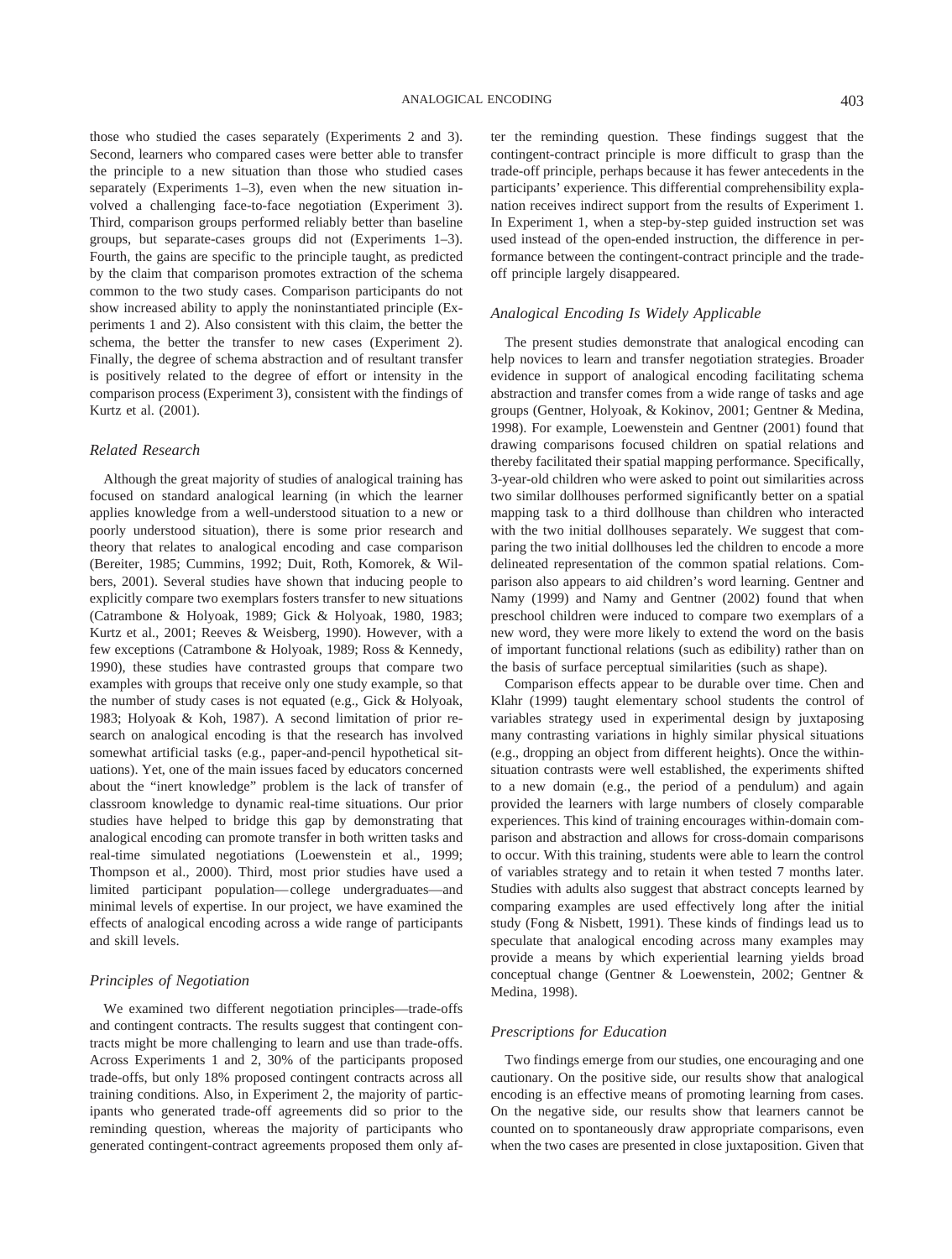in typical learning situations, cases are encountered in different contexts and at different times, we suspect that still less spontaneous comparison occurs in natural situations. Under these conditions, students' learning is likely to remain grounded in the existing concrete situation (e.g., Nunes, Schliemann, & Carraher, 1993; cf. J. S. Brown, Collins, & Duguid, 1989). If this is correct, there is an opportunity to accelerate students' learning by encouraging explicit comparisons.

We are not suggesting that comparison of cases is a panacea. Even if learners do compare examples, they may imperfectly abstract the schema or fail in their attempt to apply the schema to a new situation (Reeves & Weisberg, 1994; Ross & Kilbane, 1997). Rather, what we suggest is that pedagogical methods that assume that learners will abstract principles from single examples or that they will spontaneously draw comparisons across examples are likely to fall well short of the potential gains. We suggest that one aim for instruction should be not simply to provide cases but to facilitate active case comparison. This may be done directly (by juxtaposing two cases and asking for their commonalities as we have done). It can also be done indirectly—for example, by asking questions (Catrambone & Holyoak, 1989), by asking participants to list correspondences (Kurtz et al., 2001), by inducing participants to discuss closely related explanations (Schwartz, 1995), or by designing a software interface to induce users to contrast cases (Kolodner, 1997).

## *Conclusion*

In sum, analogical encoding leads to better learning by fostering representation in terms of a more general and complete relational schema. Such a schema is more likely to be retrieved when an analogous situation is encountered than are the concrete representations formed when learners study examples separately. In this sense, analogical encoding promotes acquiring portable knowledge. Further, the present studies show that analogical encoding can be effective even early in learning, when learners may lack knowledge of an appropriate base domain; thus, it can act to bootstrap knowledge.

## References

- Barron, B. J. S., Schwartz, D. L., Vye, N. J., Moore, A., Petrosino, A., Zech, L., et al. (1998). Doing with understanding: Lessons from research on problem- and project-based learning. *The Journal of the Learning Sciences, 7,* 271–311.
- Bazerman, M. H., Curhan, J. R., Moore, D. A., & Valley, K. L. (2000). Negotiation. *Annual Review of Psychology, 51,* 279–314.
- Bazerman, M. H., Magliozzi, T., & Neale, M. A. (1985). The acquisition of an integrative response in a competitive market. *Organizational Behavior and Human Performance, 34,* 294–313.
- Bereiter, C. (1985). Towards a solution of the learning paradox. *Review of Educational Research, 55,* 201–226.
- Bransford, J. D., Franks, J. J., Vye, N. J., & Sherwood, R. D. (1989). New approaches to instruction: Because wisdom can't be told. In S. Vosniadou & A. Ortony (Eds.), *Similarity and analogical reasoning* (pp. 470–497). New York: Cambridge University Press.
- Brown, A. L., & Kane, M. J. (1988). Preschool children can learn to transfer: Learning to learn and learning from example. *Cognitive Psychology, 20,* 493–523.
- Brown, J. S., Collins, A., & Duguid, P. (1989). Situated cognition and the culture of learning. *Educational Researcher, 18,* 32–42.
- Bulgren, J. A., Deshler, D. D., Schumaker, J. B., & Lenz, B. K. (2000). The

use and effectiveness of analogical instruction in diverse secondary content classrooms. *Journal of Educational Psychology, 92,* 426–441.

- Catrambone, R., & Holyoak, K. J. (1989). Overcoming contextual limitations on problem-solving transfer. *Journal of Experimental Psychology: Learning, Memory, and Cognition, 15,* 1147–1156.
- Chase, W. G., & Simon, H. A. (1973). Perception in chess. *Cognitive Psychology, 4,* 55–81.
- Chen, Z., & Klahr, D. (1999). All other things being equal: Acquisition and transfer of the control of variables strategy. *Child Development, 70,* 1098–1120.
- Chi, M. T. H., Feltovitch, P. J., & Glaser, R. (1981). Categorization and representation of physics problems by experts and novices. *Cognitive Science, 5,* 121–152.
- Collins, A. (1991). Cognitive apprenticeship and instructional technology. In L. Idol & B. F. Jones (Eds.), *Educational values and cognitive instruction: Implications for reform* (pp. 121–138). Hillsdale, NJ: Erlbaum.
- Collins, A., Brown, J. S., & Newman, S. E. (1989). Cognitive apprenticeship: Teaching the crafts of reading, writing, and mathematics. In L. Resnick (Ed.), *Knowing, learning, and instruction: Essays in honor of Robert Glaser* (pp. 453–494). Hillsdale, NJ: Erlbaum.
- Cummins, D. D. (1992). Role of analogical reasoning in the induction of problem categories. *Journal of Experimental Psychology: Learning, Memory, and Cognition, 18,* 1103–1124.
- Duit, R., Roth, W.-M., Komorek, M., & Wilbers, J. (2001). Fostering conceptual change by analogies—between Scylla and Charybdis. *Learning and Instruction, 11,* 283–303.
- Dunbar, K. (1995). How scientists really reason: Scientific reasoning in real-world laboratories. In R. J. Sternberg & J. E. Davidson (Eds.), *The nature of insight* (pp. 365–395). Cambridge, MA: MIT Press.
- Dunbar, K. (2001). The analogical paradox: Why analogy is so easy in naturalistic settings yet so difficult in the psychological laboratory. In D. Gentner, K. J. Holyoak, & B. N. Kokinov (Eds.), *The analogical mind: Perspectives from cognitive science* (pp. 313–334). Cambridge, MA: MIT Press.
- Ericsson, K. A., Krampe, R. T., & Tesch-Roemer, C. (1993). The role of deliberate practice in the acquisition of expert performance. *Psychological Review, 100,* 363–406.
- Ferguson, R. W. (1994). MAGI: A model of analogy-based encoding using symmetry and regularity. In A. Ram & K. Eiselt (Eds.), *Proceedings of the Sixteenth Annual Conference of the Cognitive Science Society* (pp. 283-288). Hillsdale, NJ: Erlbaum.
- Ferguson, R. W., & Forbus, K. D. (1998). Telling juxtapositions: Using repetition and alignable difference in diagram understanding. In K. Holyoak, D. Gentner, & B. Kokinov (Eds.), *Advances in analogy research* (pp. 109–117). Sofia, Bulgaria: New Bulgarian University.
- Fong, G. T., & Nisbett, R. E. (1991). Immediate and delayed transfer of training effects in statistical reasoning. *Journal of Experimental Psychology: General, 120,* 34–45.
- Froman, L. A., & Cohen, M. D. (1970). Compromise and logroll: Comparing the efficiency of two bargaining processes. *Behavioral Science, 30,* 180–183.
- Gentner, D. (1983). Structure-mapping: A theoretical framework for analogy. *Cognitive Science, 7,* 155–170.
- Gentner, D. (1989). The mechanisms of analogical learning. In S. Vosniadou & A. Ortony (Eds.), *Similarity and analogical reasoning* (pp. 199–241). New York: Cambridge University Press.
- Gentner, D., & Gentner, D. R. (1983). Flowing waters or teeming crowds: Mental models of electricity. In D. Gentner & A. L. Stevens (Eds.), *Mental models* (pp. 99–129). Hillsdale, NJ: Erlbaum.
- Gentner, D., Holyoak, K. J., & Kokinov, B. N. (2001). *The analogical mind.* Cambridge, MA: MIT Press.
- Gentner, D., & Loewenstein, J. (2002). Relational language and relational thought. In J. Byrnes & E. Amsel (Eds.), *Language, literacy, and cognitive development* (pp. 87–120). Mahwah, NJ: Erlbaum.
- Gentner, D., Loewenstein, J., & Thompson, L. (2002). *Analogical encoding supports forward transfer and backward retrieval.* Unpublished manuscript, Northwestern University.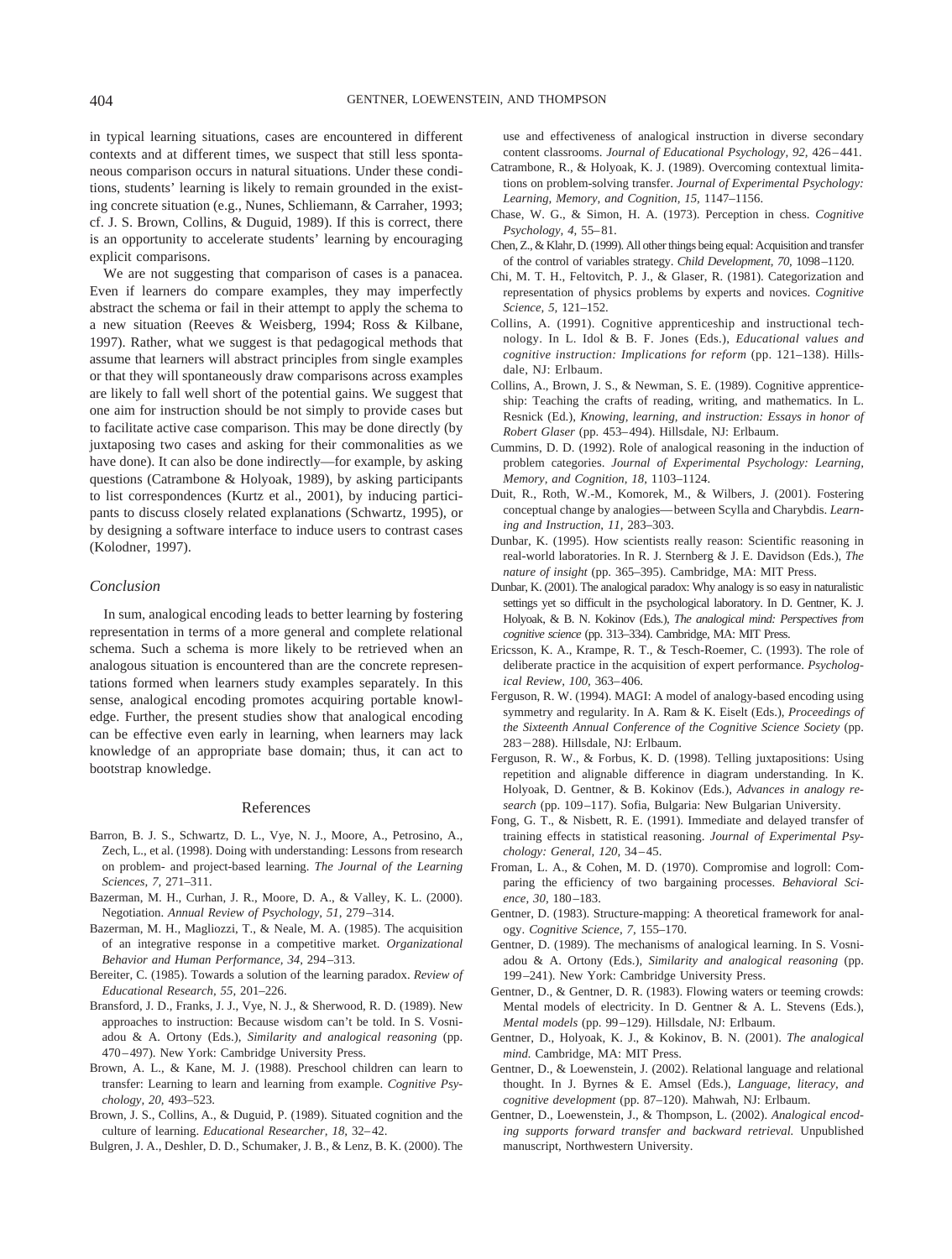- Gentner, D., & Medina, J. (1998). Similarity and the development of rules. *Cognition, 65,* 263–297.
- Gentner, D., & Namy, L. (1999). Comparison in the development of categories. *Cognitive Development, 14,* 487–513.
- Gentner, D., Rattermann, M. J., & Forbus, K. D. (1993). The roles of similarity in transfer: Separating retrievability and inferential soundness. *Cognitive Psychology, 25,* 524–575.
- Gick, M. L., & Holyoak, K. J. (1980). Analogical problem solving. *Cognitive Psychology, 12,* 306–355.
- Gick, M. L., & Holyoak, K. J. (1983). Schema induction and analogical transfer. *Cognitive Psychology, 15,* 1–38.
- Hayes, J. R. (1989). *The complete problem solver* (2nd ed.). Hillsdale, NJ: Erlbaum.
- Holyoak, K. J., & Koh, K. (1987). Surface and structural similarity in analogical transfer. *Memory & Cognition, 15,* 332–340.
- Holyoak, K. J., & Thagard, P. R. (1995). *Mental leaps: Analogy in creative thought.* Cambridge, MA: MIT Press.
- Kalyuga, S., Chandler, P., Tuovinen, J., & Sweller, J. (2001). When problem solving is superior to studying worked examples. *Journal of Educational Psychology, 93,* 579–588.
- Keane, M. T. (1988). *Analogical problem solving.* New York: Halsted Press.
- Kolodner, J. L. (1993). *Case-based reasoning.* San Mateo, CA: Kaufmann. Kolodner, J. L. (1997). Educational implications of analogy. *American*
- *Psychologist, 52,* 57–66. Kurtz, K. J., Miao, C., & Gentner, D. (2001). Learning by analogical bootstrapping. *Journal of the Learning Sciences, 10,* 417–446.
- Lancaster, J. S., & Kolodner, J. L. (1987). Problem solving in a natural task as a function of experience. In *Proceedings of the Ninth Annual Conference of the Cognitive Science Society* (pp. 715–726). Hillsdale, NJ: Erlbaum.
- Lax, D. A., & Sebenius, J. K. (1986). *The manager as negotiator.* New York: Free Press.
- Loewenstein, J., & Gentner, D. (2001). Spatial mapping in preschoolers: Close comparisons facilitate far mappings. *Journal of Cognition and Development, 2,* 189–219.
- Loewenstein, J., Thompson, L., & Gentner, D. (1999). Analogical encoding facilitates knowledge transfer in negotiation. *Psychonomic Bulletin and Review, 6,* 586–597.
- Loewenstein, J., Thompson, L., & Gentner, D. (2003). An examination of analogical learning in negotiation teams. *Academy of Management Learning and Education 2,* 119–127.
- Magnani, L., Nersessian, N. J., & Thagard, P. (Eds.). (1999). *Model-based reasoning in scientific discovery.* New York: Kluwer Academic/Plenum.
- Mayer, R. E. (1992). *Thinking, problem solving, cognition.* San Francisco: Freeman.
- Medin, D. L., & Ross, B. H. (1989). The specific character of abstract thought: Categorization, problem-solving, and induction. In R. J. Sternberg (Ed.), *Advances in the psychology of human intelligence* (Vol. 5, pp. 189–223). Hillsdale, NJ: Erlbaum.
- Namy, L. L., & Gentner, D. (2002). Making a silk purse out of two sow's ears: Young children's use of comparison in category learning. *Journal of Experimental Psychology: General, 131,* 5–15.
- Novick, L. (1988). Analogical transfer, problem similarity, and expertise. *Journal of Experimental Psychology: Learning, Memory, and Cognition, 14,* 510–520.
- Novick, L. R., & Holyoak, K. J. (1991). Mathematical problem solving by analogy. *Journal of Experimental Psychology: Learning, Memory, and Cognition, 17,* 398–415.
- Nunes, T., Schliemann, A. D., & Carraher, D. W. (1993). *Street mathematics and school mathematics.* New York: Cambridge University Press.
- Perfetto, G. A., Bransford, J. D., & Franks, J. J. (1983). Constraints on access in a problem solving context. *Memory & Cognition, 11,* 24–31.
- Pirolli, P. L., & Anderson, J. R. (1985). The role of learning from examples in the acquisition of recursive programming skills. *Canadian Journal of Psychology, 39,* 240–272.
- Reed, S. K. (1987). A structure-mapping model for word problems. *Journal of Experimental Psychology: Learning, Memory, and Cognition, 13,* 124–139.
- Reed, S. K., Ernst, G. W., & Banerji, R. (1974). The role of analogy in transfer between similar problem states. *Cognitive Psychology, 6,* 436–450.
- Reeves, L. M., & Weisberg, R. W. (1990, March–April). *Analogical transfer in problem solving: Schematic representations and cognitive processes.* Paper presented at the meeting of the Eastern Psychological Association, Philadelphia, PA.
- Reeves, L. M., & Weisberg, R. W. (1994). The role of content and abstract information in analogical transfer. *Psychological Bulletin, 115,* 381– 400.
- Riesbeck, C. K., & Schank, R. C. (1989). *Inside case-based reasoning.* Hillsdale, NJ: Erlbaum.
- Ross, B. H. (1984). Remindings and their effects in learning a cognitive skill. *Cognitive Psychology, 16,* 371–416.
- Ross, B. H. (1987). This is like that: The use of earlier problems and the separation of similarity effects. *Journal of Experimental Psychology: Learning, Memory, and Cognition, 13,* 629–639.
- Ross, B. H. (1989). Distinguishing types of superficial similarities: Different effects on the access and use of earlier problems. *Journal of Experimental Psychology: Learning, Memory, and Cognition, 15,* 456–468.
- Ross, B. H., & Kennedy, P. T. (1990). Generalizing from the use of earlier examples in problem solving. *Journal of Experimental Psychology: Learning, Memory, and Cognition, 16,* 42–55.
- Ross, B. H., & Kilbane, M. C. (1997). Effects of principle explanation and superficial similarity on analogical mapping in problem solving. *Journal of Experimental Psychology: Learning, Memory, and Cognition, 23,* 427–440.
- Schwartz, D. L. (1995). The emergence of abstract representations in dyad problem solving. *Journal of the Learning Sciences, 4,* 321–354.
- Simon, H. A., & Hayes, J. R. (1976). The understanding process: Problem isomorphs. *Cognitive Psychology, 8,* 165–190.
- Simonton, D. K. (1996). Creative expertise: A life-span developmental perspective. In K. A. Ericsson (Ed.), *The road to excellence* (pp. 227-253). Mahwah, NJ: Erlbaum.
- Thompson, L. (2001). *The mind and heart of the negotiator* (2nd ed.). Upper Saddle River, NJ: Prentice Hall.
- Thompson, L., Gentner, D., & Loewenstein, J. (2000). Avoiding missed opportunities in managerial life: Analogical training more powerful than individual case training. *Organization Behavior and Human Decision Processes, 82,* 60–75.
- Thompson, L., & Hastie, R. (1990). Social perception in negotiation. *Organizational Behavior and Human Decision Processes, 47,* 98–123.
- Thompson, L., & Hrebec, D. (1996). Lose–lose agreements in interdependent decision making. *Psychological Bulletin, 120,* 396–409.
- Vosniadou, S. (1989). Analogical reasoning as a mechanism in knowledge acquisition: A developmental perspective. In S. Vosniadou & A. Ortony (Eds.), *Similarity and analogical reasoning* (pp. 413–437). New York: Cambridge University Press.
- Vygotsky, L. S. (1962). *Thought and language.* Cambridge, MA: MIT Press.
- Weisberg, R., DiCamillo, M., & Phillips, D. (1978). Transferring old associations to new situations: A nonautomatic process. *Journal of Verbal Learning and Verbal Behavior, 17,* 219–228.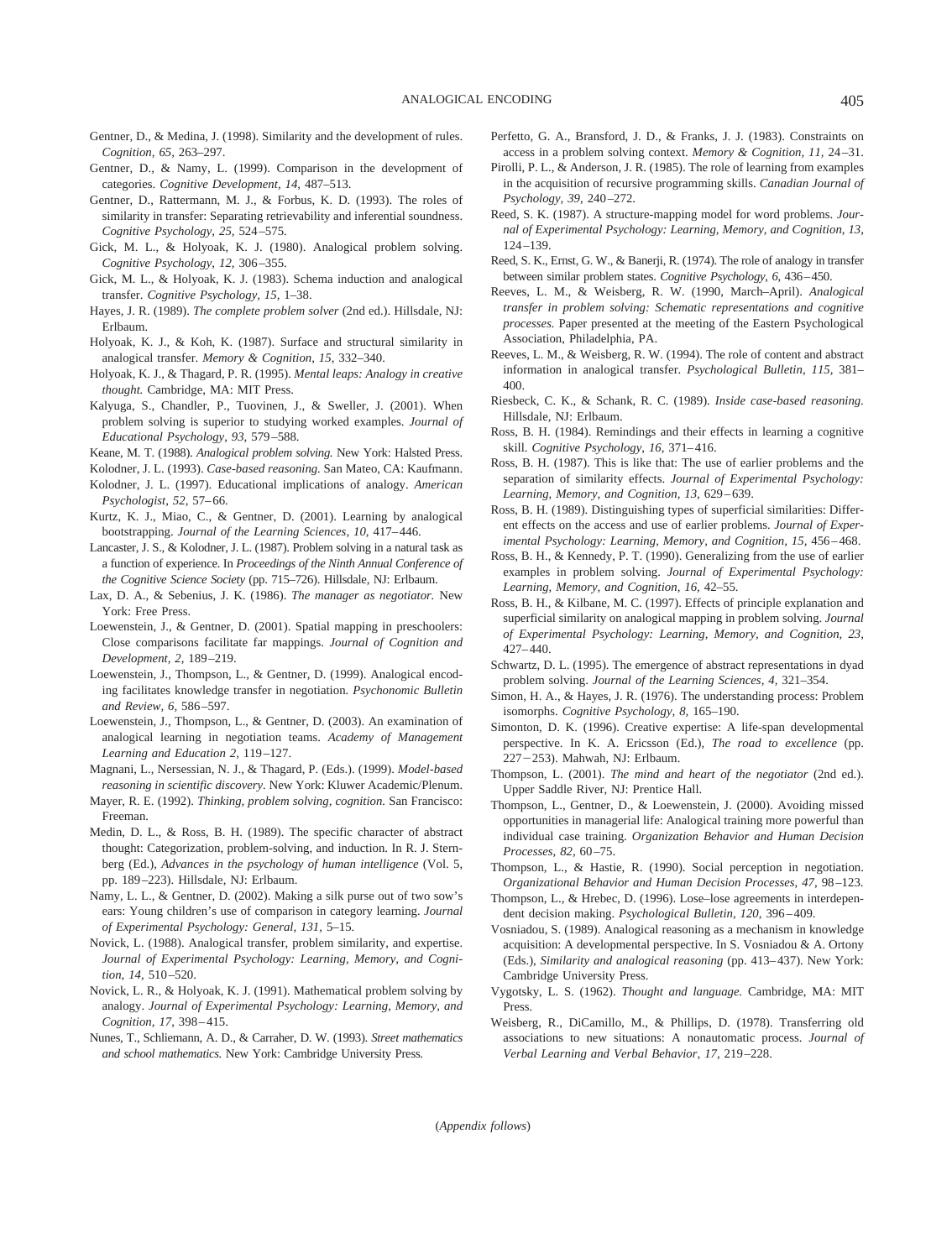# Appendix

# Instructions for the Contingent-Contract Guided-Analogy Condition in Experiments 1 and 3

In a moment, you will be reading examples of a negotiation type. Please pay close attention, as you will be asked questions about it afterwards. • A safeguard is a type of negotiated agreement in which the future is uncertain, but people are willing to proceed based on what they think will occur. It gives each party a "no risk" guarantee in a risky situation.

• An example of a safeguard comes from a story about an American company which has ordered parts from a Chinese company.

• Normally, the Chinese company sends parts by boat.

• The American company was worried that the parts wouldn't come in time for them to meet a construction deadline, so they asked the Chinese company to ship the parts by airmail, rather than sending them by boat.

• The Chinese company refused, not wanting to pay the extra expense of airmail.



• They realized, however, that this was a poor solution because it satisfied neither company's needs—the Chinese company would have to pay more to send the parts, and the American company wouldn't have everything it needed.

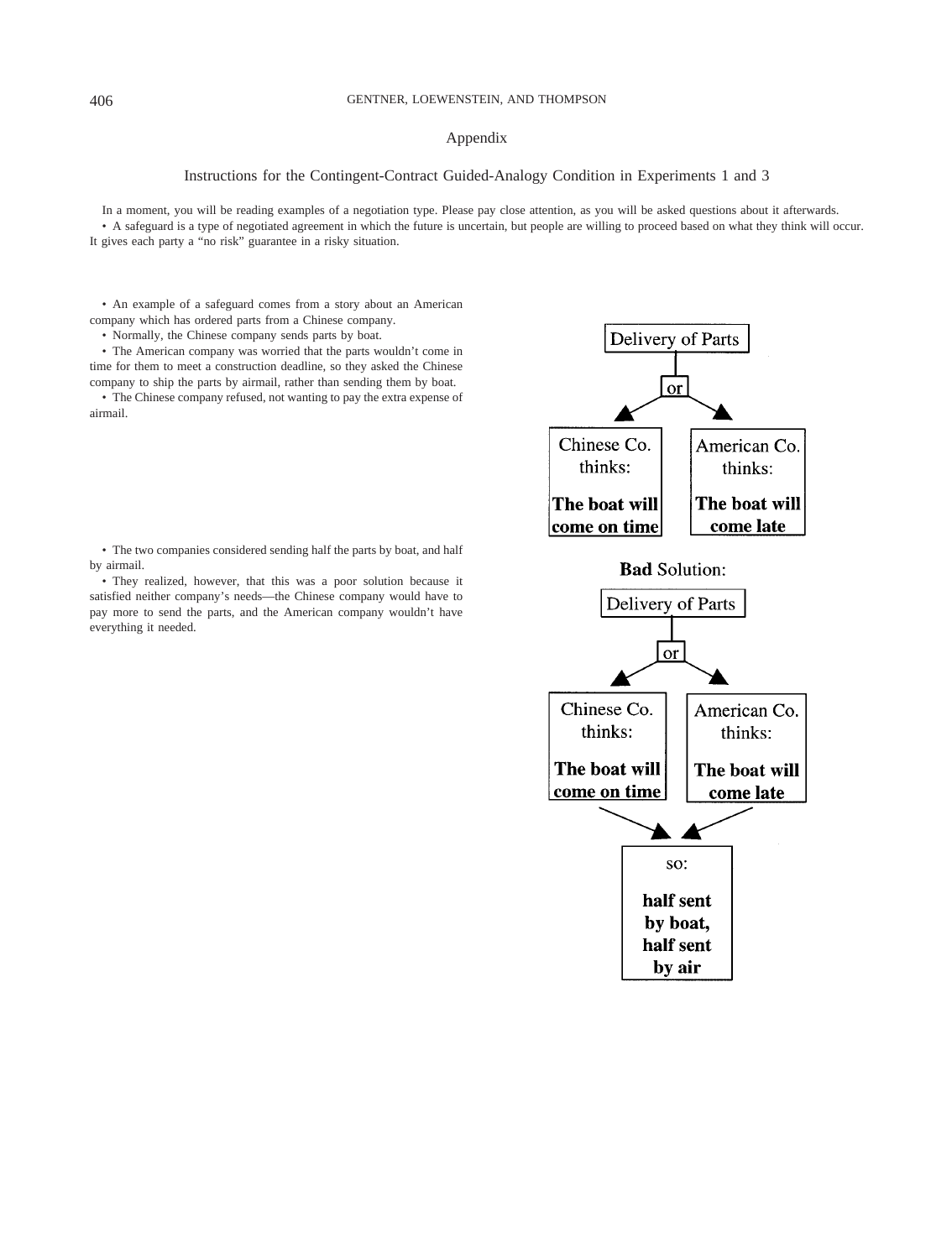• Instead, the two companies decided to make a safeguard:

• The Chinese company will ship the parts by airmail. Both companies will watch the boat to see when it arrives in the states.

• If the boat arrives early, the American company will pay for the added cost of airmail.

• If the boat arrives late, then the Chinese company will pay for the added cost of airmail.



(*Appendix continues*)